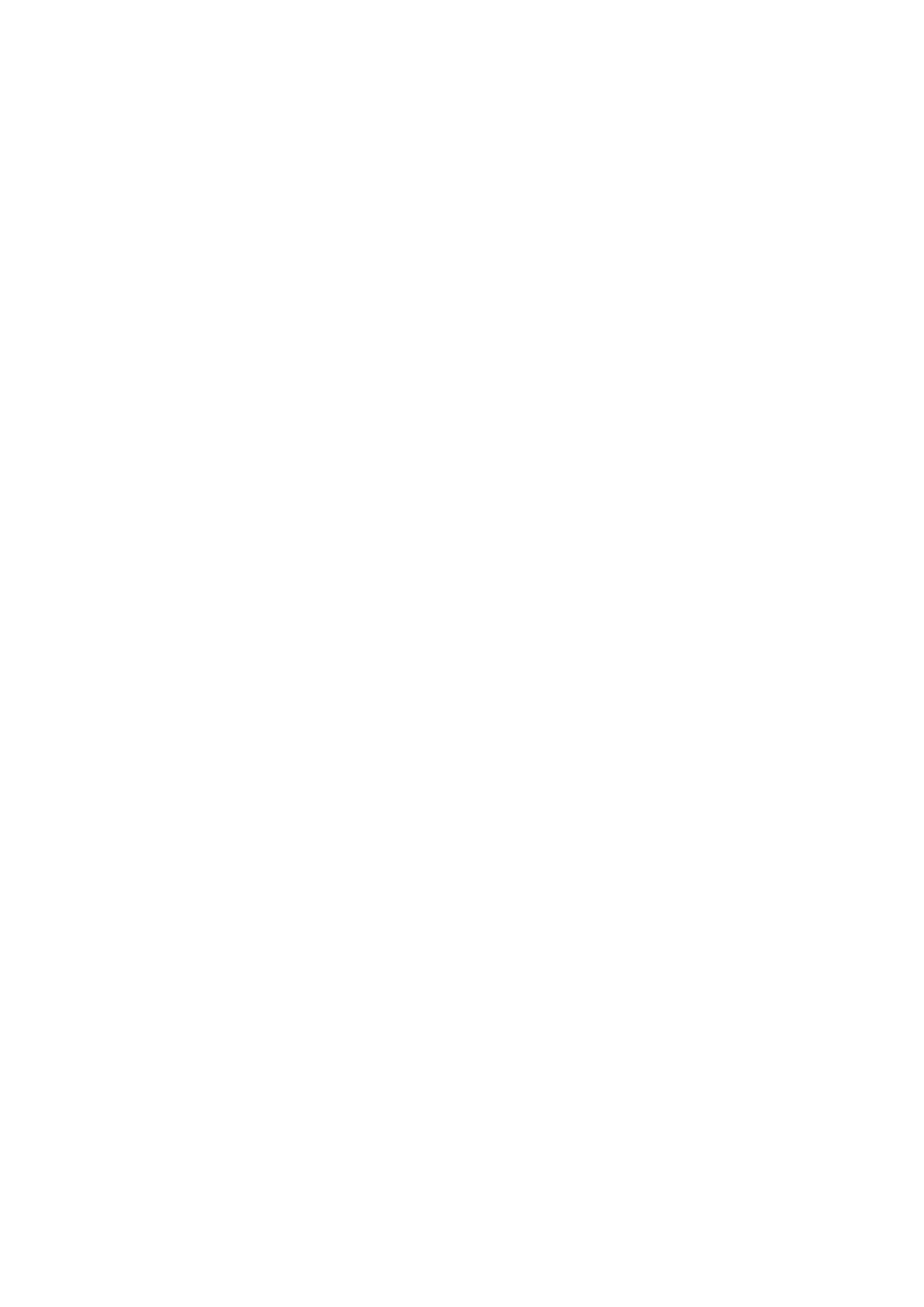# *Foreword*

As technical change and globalisation reshape the world economy, intellectual property (IP) has grown in importance and taken on a central economic role. This is reflected in the increased policy interest with respect to coverage, operation and enforcement of IP rights.

IP rights are legal titles permitting their holder to exclude other parties, for a defined period of time, from all or certain uses of the protected item, which, for example, can be an invention (protected by patents), a brand name (protected by trademarks), a creative or artistic work (protected by copyright), an industrial design or a trade secret. The objectives of IP policies are to encourage innovation and to foster the diffusion of knowledge. In this context, IP policies raise competition issues and thus IP agencies and competition authorities benefit from regular dialogue.

Industries heavily relying on innovation, with new technology, novel entrepreneurial or organisational practices, among both manufacturing and service sectors, have an increasing weight in OECD economies. Notably, start up businesses are engaging in application of new technologies and are a major engine of innovationdriven economic growth. As emerging economies such as China or India expand their volumes and shares of world trade, and the international division of labour is further enhanced, knowledge intensive industries will play a key role in determining the comparative advantage of countries. Information and communication technologies and the Internet have facilitated the world-wide circulation of all types of content and information. Such changes result in huge opportunities for innovative companies in OECD economies. At the same time inventors and IP rights-holders are more exposed than before: information and communication technology has made copying of creative content easier. Globalisation has made counterfeiting an attractive activity, now extended to all types of goods, with worsening safety, health and security implications, in addition to its harmful impact on the propensity to innovate.

Hence, for innovators the importance of the legal protection provided by the IP system has risen relative to other forms of protection. The use of IP rights by innovators has expanded, as witnessed by the rapidly rising numbers of patents, trademarks, and copyright protected material. IP-related litigation has also increased. Changes in IP laws and policies over the past decades have tended to boost the rights accorded to IP owners and constrain those available to users of IP: more subject matter is protected (e.g. software and genetic material), the term of protection has increased (for copyright) and higher damages are awarded by courts to IP holders.

Other transformations in innovation systems have complicated the role and effectiveness of IP. The emergence of open modes of innovation, where greater knowledge flows between firms, and between firms and universities, has altogether increased the need for protection and strengthened the potentially damaging effects of excessive protection. The increasing prevalence of standards and the need for interoperability in various technical fields has made it necessary to co-ordinate the IP portfolio and strategies of many independent players. Government policies have sought to boost the economic contribution of inventions from academia through changes in the assignment of IP rights, with the view that patents would strengthen incentives for commercialisation, which, however, results in a blurring of the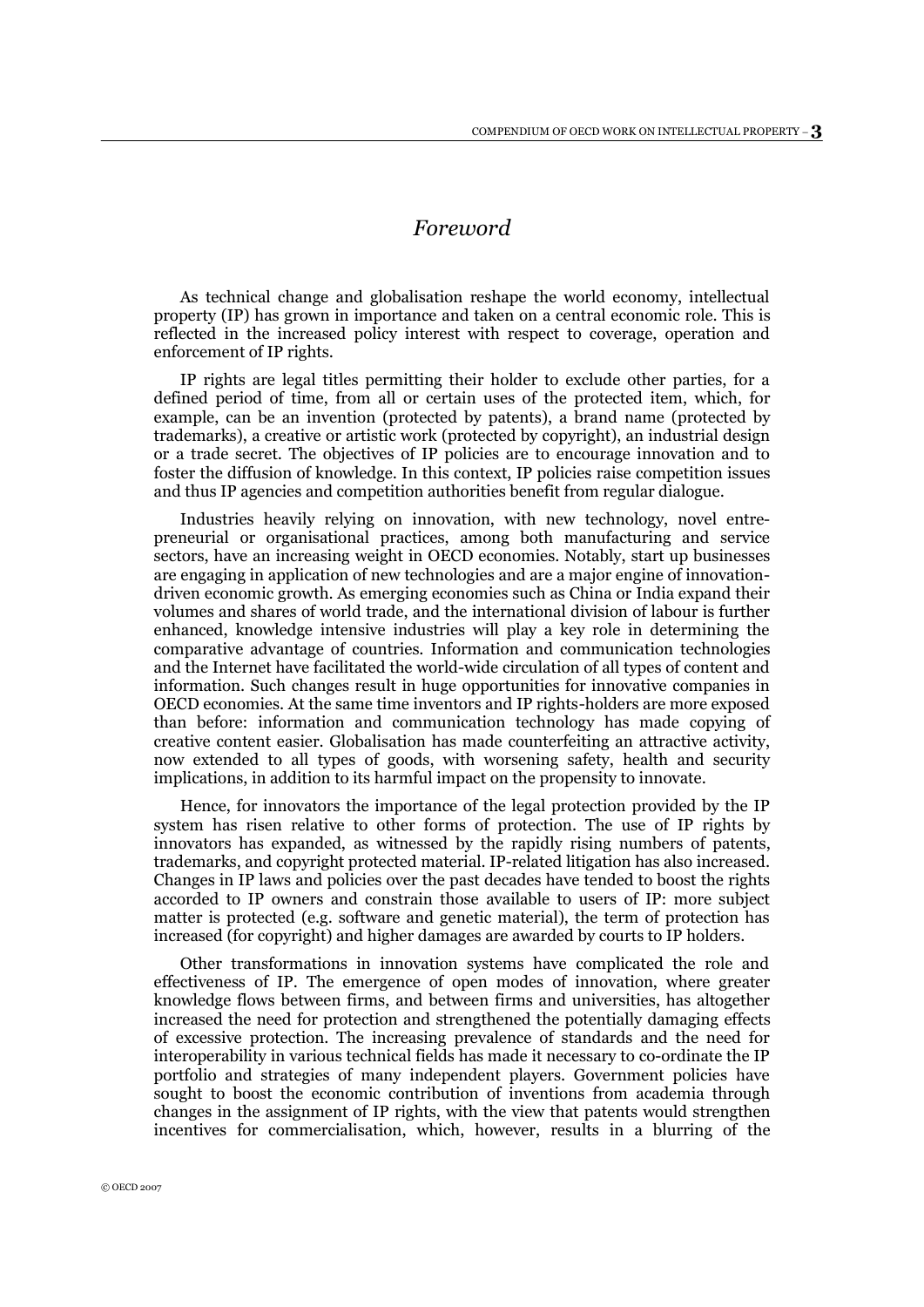distinction between profit oriented and public good-oriented research. The expansion of patenting has also fostered the development of markets for technology which improves the dissemination of inventions and leverages the impact of new knowledge on productivity and growth.

This Compendium of OECD Work on Intellectual Property is intended as a descriptive panorama on recent and ongoing OECD activity on IP issues. It is hoped that the compendium would also provide a helpful background for further work on IP within the framework of a proposed *OECD Innovation Strategy*.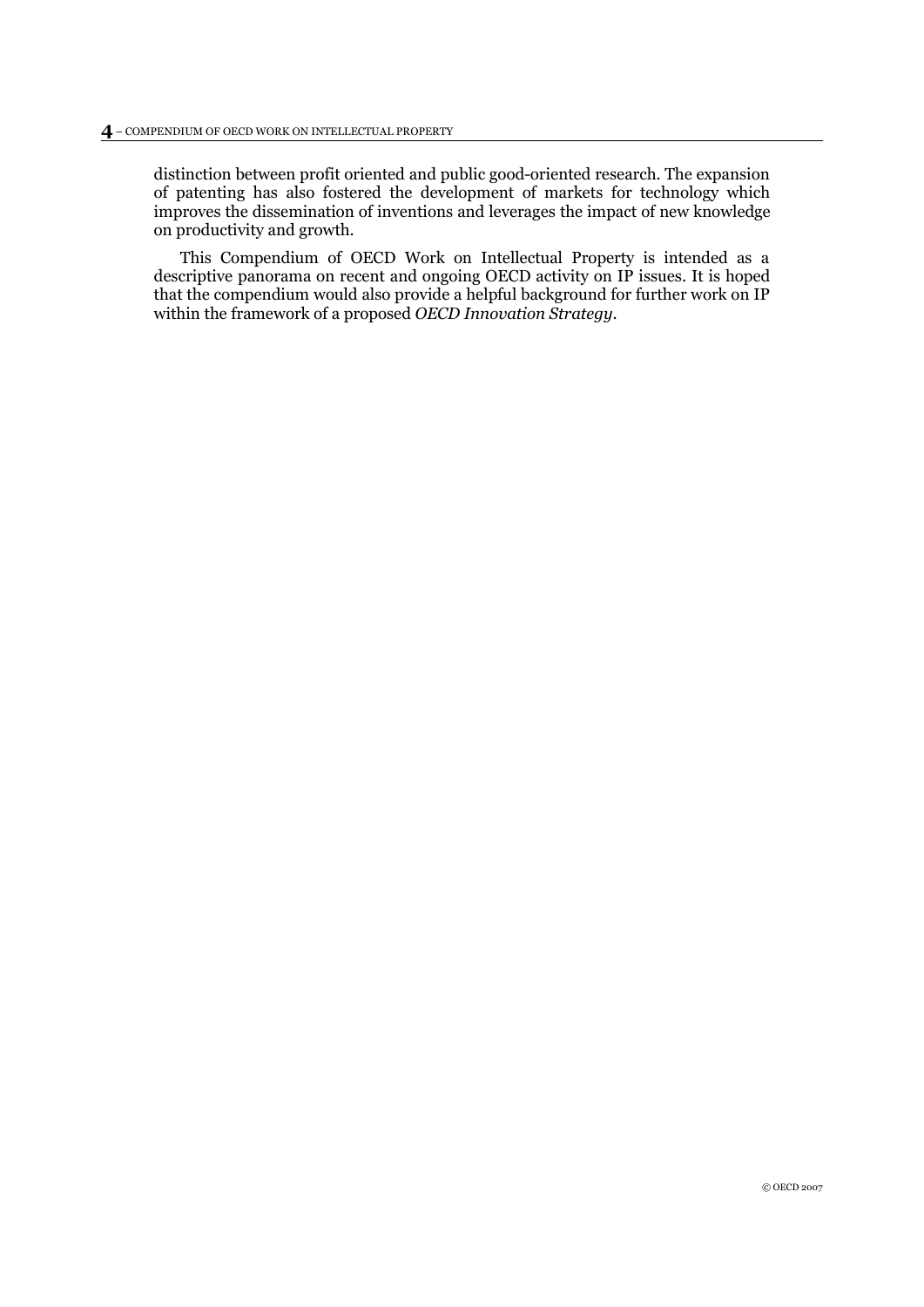# *Table of Contents*

| OECD Principles and Guidelines for Access to Research Data from Public Funding  10<br>Digital access and commercial re-use of public sector information (PSI)  10 |
|-------------------------------------------------------------------------------------------------------------------------------------------------------------------|
|                                                                                                                                                                   |
|                                                                                                                                                                   |
|                                                                                                                                                                   |
|                                                                                                                                                                   |
|                                                                                                                                                                   |
|                                                                                                                                                                   |
|                                                                                                                                                                   |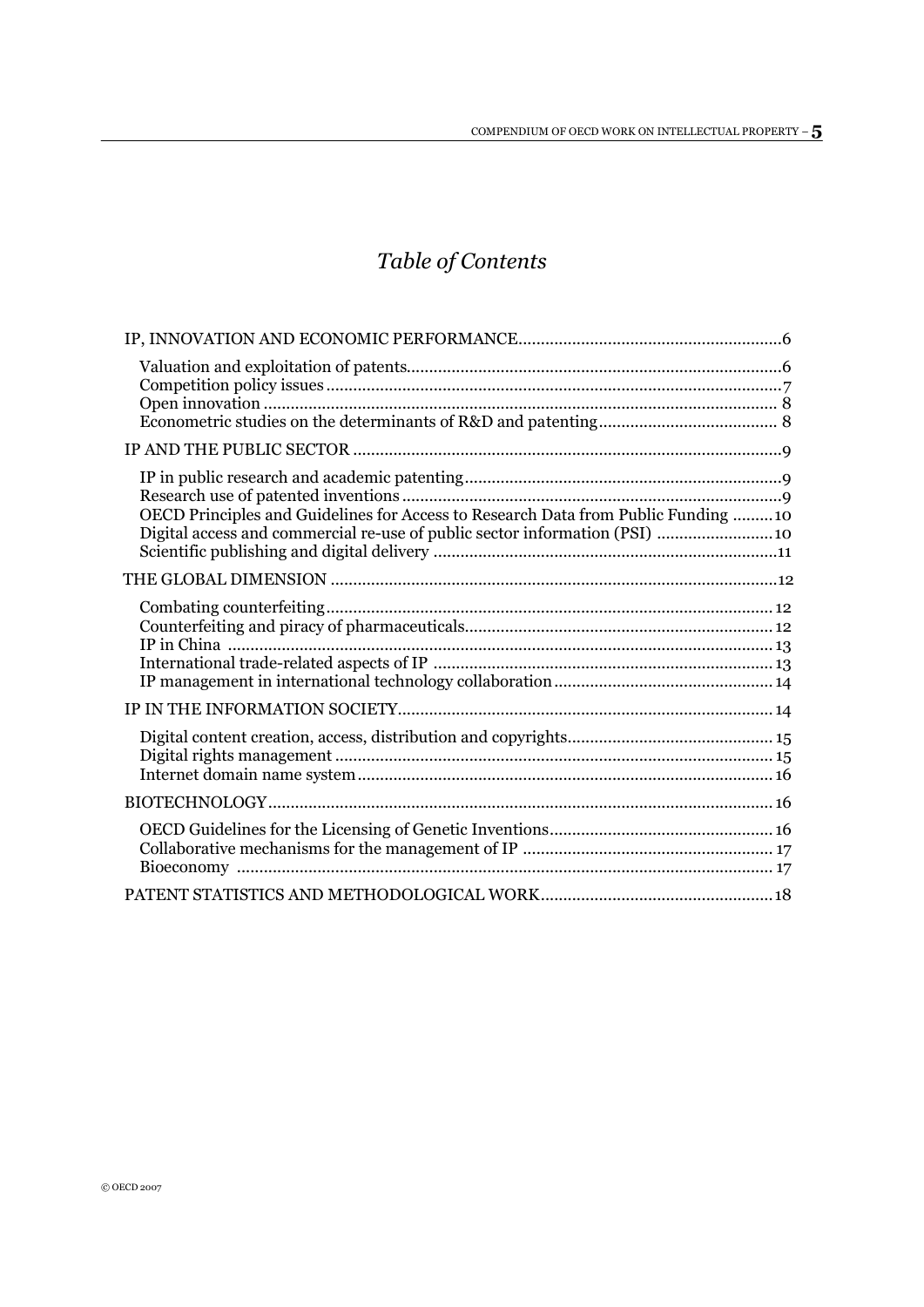# **IP, innovation and economic performance**

<span id="page-5-0"></span>This activity, developed between 2002 and 2004, provided an overview of the effects of IPR regimes on incentives for innovation, diffusion of knowledge and, ultimately, economic performance, which was then presented to the OECD Committee for Scientific and Technological Policy at Ministerial level in January 2004 as a report on *Patents and Innovation: Trends and Policy Challenges*. The work examined new conditions for knowledge appropriation and diffusion; the impact of IPR on invention, knowledge diffusion and economic performance; IP management in public research organisations; biotechnology patenting; IPR for software and services; and policy implications. A survey on changes in business patenting and licensing practices was undertaken in co-operation with the OECD's Business and Industry Advisory Committee (BIAC) as an input to the study, and a major conference was held on 28-29 August 2003 in Paris, the proceedings of which are available as an OECD publication (see OECD 2004, *Patents, Innovation and Economic Performance*). Follow-up work took the form of studies on the role of IPR in innovation and knowledge diffusion and on research use of patented knowledge. More recent or ongoing work is addressing issues in patents valuation, IP markets, competition issues, the role of globalisation and new open innovation, to develop a better understanding of the economic role of IP.

#### **Valuation and exploitation of patents** *(ongoing)*

The mere issuance or possession of a patent is only the beginning of a chain, whose major developments take place in downstream stages, on technology, product and financial markets. Work on IPR, innovation and technology diffusion, developed in conjunction with the horizontal project on intellectual assets and value creation  $(IAVC - [www.oecd.org/st/ipr/iavc](https://www.oecd.org/st/ipr/iavc)), is focused on patent valuation and exploitation,$ including licensing, securitisation and other forms of monetisation of patents. Two conferences were held in 2005 (Berlin) and 2006 (London). An analytical review was released in June 2006 (*Valuation and exploitation of Intellectual Property*, STI Working Paper 2006/5) and a study on Patent Licensing Markets and Innovation was included in the OECD's *Science, Technology and Industry Outlook 2006* (Chapter 5). To date, this activity has shown the importance of the use of a patent in the generation of value, both for patent holders, technology users and society at large. These studies have also revealed that a greater share of firms in Asia Pacific and North America reported growth in inward and outward patent licensing than in Europe.

New practices and new actors are emerging in this field, which tends to expand and deepen markets for technology. Patents allow technology to circulate, from inventors to users who can contract a licence, allowing for instance the emergence of companies specialised in inventive activities. Patents are increasingly used for raising capital and liquidity, which in turn facilitates innovation. Policy action could work through improvements in the operation of patent systems, the disclosure and diffusion of information and the development of better valuation models for patents and other intellectual assets. Further research is going to enter into more detailed analysis, at the sector level, in particular of the types of firms (*e.g.* technology-based start-ups). It will gather more quantitative evidence, and assess the effect of particular policies on the economic use of patents and other IP. The relevant documentation is available at [www.oecd.org/sti/ipr.](http://www.oecd.org/sti/ipr)

**Contact**: [Dominique.Guellec@oecd.org](mailto:Dominique.Guellec@oecd.org)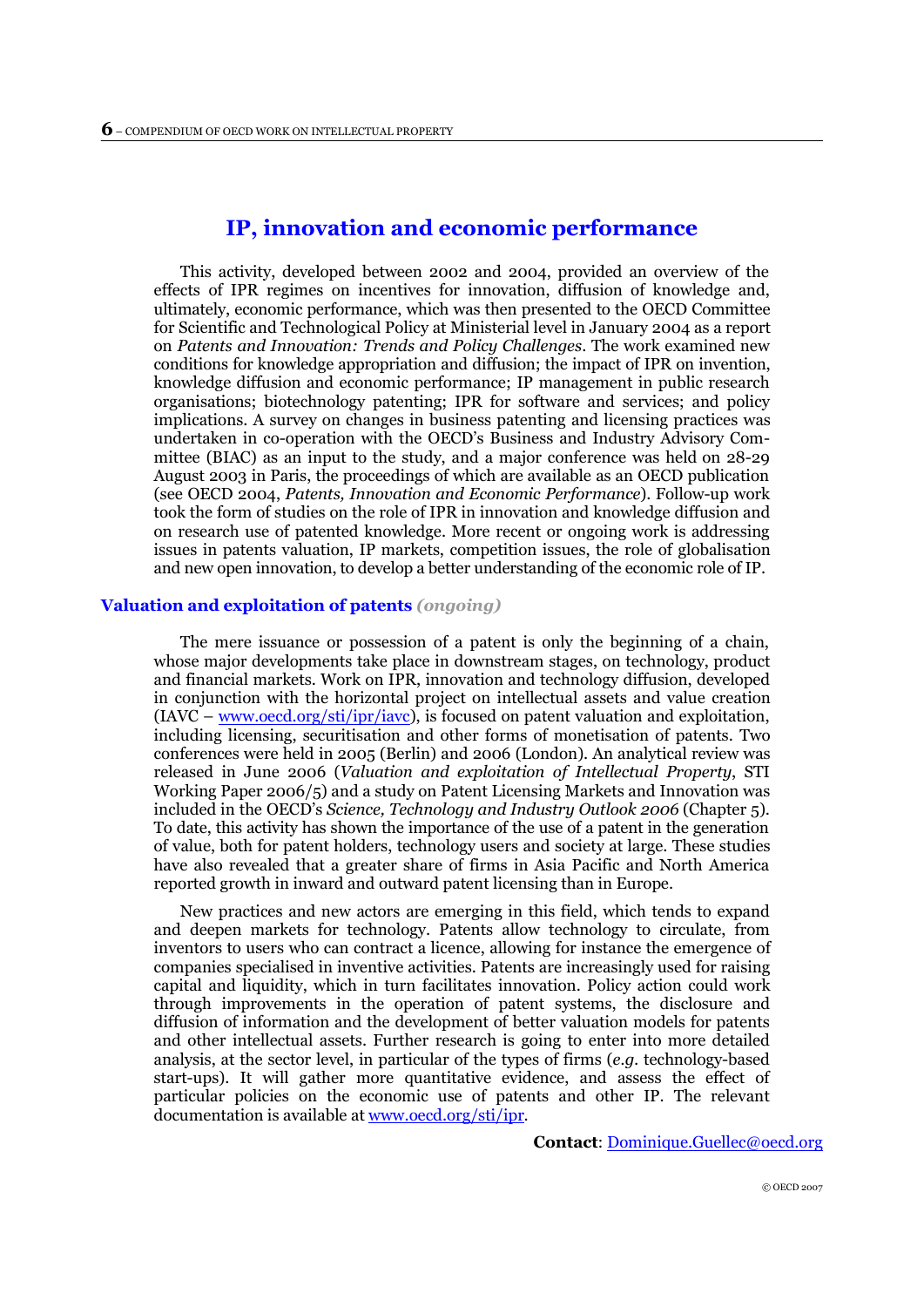#### <span id="page-6-0"></span>**Competition policy issues** *(completed)*

Although the OECD does not have an ongoing or planned programme of work at the intersection of competition and IP issues in relation to IP, the Competition Committee occasionally holds roundtable discussions in this area. One such discussion was held in June 2004 on "Intellectual Property Rights and Competition Policy with a Focus on Biotechnology". The Committee first addressed the proper role of competition agencies in the IP-granting process. The discussion revealed a nearly unanimous view that competition agencies should not be directly involved in the formulation or implementation of IP policy, but that agencies should strive to open and maintain an ongoing dialogue with IP agencies. The discussion next turned to IPrelated conduct that raises competition law enforcement issues, focusing on patent pools and unilateral refusals to license. Different countries analyse that conduct in different manners, but there was general agreement that it is a good idea for competition agencies to promulgate guidelines concerning the overlap between IP and competition law enforcement. In fact, one of the highlights of this part of the discussion was a presentation by the EC on their new IP guidelines. Next, the Committee addressed the interface between IP and competition policy in the context of the biotechnology industry. Members emphasised the rapid growth, complexity and economic significance of the industry, and recognised that they must proceed carefully when intervening because their actions could have the unintended effect of discouraging innovation. The roundtable materials, including an Executive Summary, a background note by the Secretariat, written contributions from 14 delegations, and a summary of the discussions are available at: [www.oecd.org/dataoecd/61/48/34306055.pdf.](http://www.oecd.org/dataoecd/61/48/34306055.pdf)

The question of how competition and patent rights affect innovation has fascinated and stymied economists for decades. At its October 2006 roundtable discussion on "Patents, Competition and Innovation", the Competition Committee focused on recent theoretical and empirical findings, drawing significant input from a panel of academic experts and corporate executives. The Committee addressed the issue of whether competition stifles innovation or promotes it. Although there seems to be no universally-applicable relationship, many industries exhibit an inverted U-shape correlation between competition and innovation. In other words, moderate levels of competition seem to be most highly correlated with more innovation. There were conflicting views among the delegates and some panellists regarding the advisability of implementing compulsory licensing remedies in competition cases, with some contending that such remedies will destroy incentives to innovate and others arguing that their occasional use is necessary and not overly harmful to innovation. The Committee then discussed the relationship between patent rights and innovation, which varies considerably from industry to industry. Some sectors rely heavily on patents to protect the value of their inventions, while others rely more on alternative means such as secrecy and lead time. Written contributions discussed the various strategies that competition agencies are using to co-operate with patent agencies in an effort to improve the interaction between patent policy, competition policy, and innovation. The roundtable background documents and a summary of the discussions will be published in 2007 and made available on the Competition Division's website at: www.oecd.org/competition.

**Contact**: [Jeremy.West@oecd.org](mailto:Jeremy.West@oecd.org)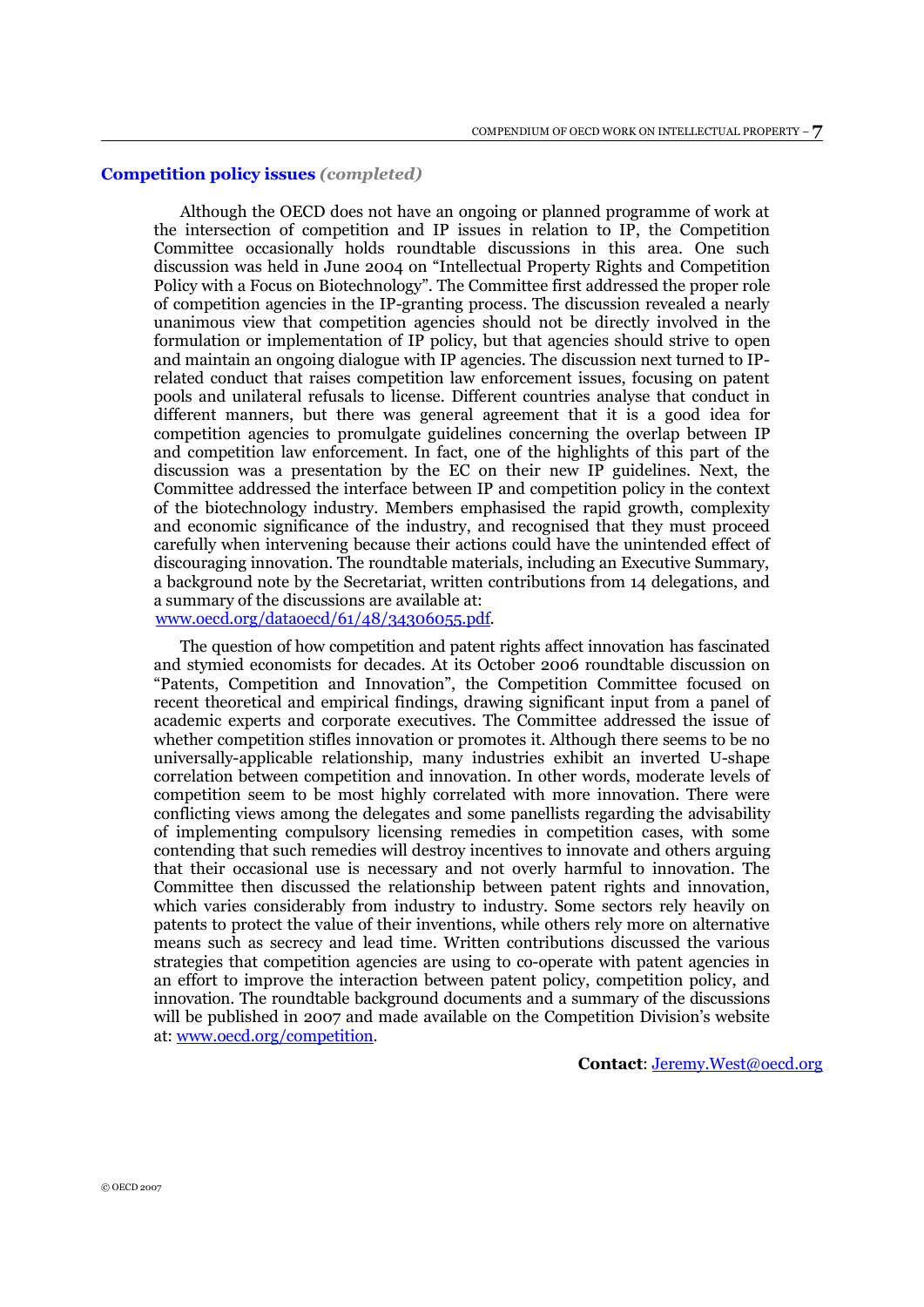#### <span id="page-7-0"></span>**Open innovation** *(new)*

A new project on Open Innovation and Globalisation will include an examination of the use of IPR in the innovation strategies of large firms. The activity is being led by Belgium, the Netherlands, Norway and Japan. A total of 15 OECD countries and the European Commission are currently participating in the activity and 9 countries are carrying out new case studies of open innovation in firms. In addition, the role of IPR in the R&D location decisions of multinational firms will be examined. The objective is to document and analyse the incidence of "open" or collaborative models of innovation in firms and to draw implications for fine-tuning R&D and innovation policies. In December 2006, a joint OECD-Dutch Ministry of Economic Affairs conference on "Open Innovation and Globalisation" was held in The Hague to examine the conceptual and empirical evidence of open innovation and the policy implications. The discussions revealed that innovation policies must adapt to support collaborative models of research and innovation and shed light on existing tensions between restrictive IPR practices and the move to open innovation. A summary of the workshop is under preparation and the presentations are available on the OECD website at [www.oecd.org/sti/innovation.](http://www.oecd.org/sti/innovation) Preliminary findings and the direction of further work will be discussed at the June 2007 meeting of the Working Party on Innovation and Technology Policy (TIP). The project will conclude in the spring of 2008 with the publication of the final report.

**Contacts**: [Mario.Cervantes@oecd.org](mailto:Mario.Cervantes@oecd.org) an[d Koen.Debacker@oecd.org](mailto:Koen.Debacker@oecd.org)

# **Econometric studies on the determinants of R&D and patenting** *(completed)*

Econometric studies carried out by the Economics Department on the determinants of R&D, patenting and the labour market for scientists and engineers in a panel of 19 OECD economies concluded that stronger IP protection has a substantial positive effect on patenting, but only a limited effect on R&D intensity. The econometric work also suggested that there may be important interactions between an index of IPR strength and some measures of product market competition, with stronger IP protection offsetting some of the beneficial effects of enhanced competition. However, the magnitude of these effects proved difficult to pin down precisely. As the IPR index now has a similar value for most OECD economies, one conclusion from this work is that it is unlikely that differences in IP protection are the principal factor behind continuing cross-country differences in the intensity of innovation activities.

**Contact:** [Nigel.Pain@oecd.org](mailto:Nigel.Paine@oecd.org)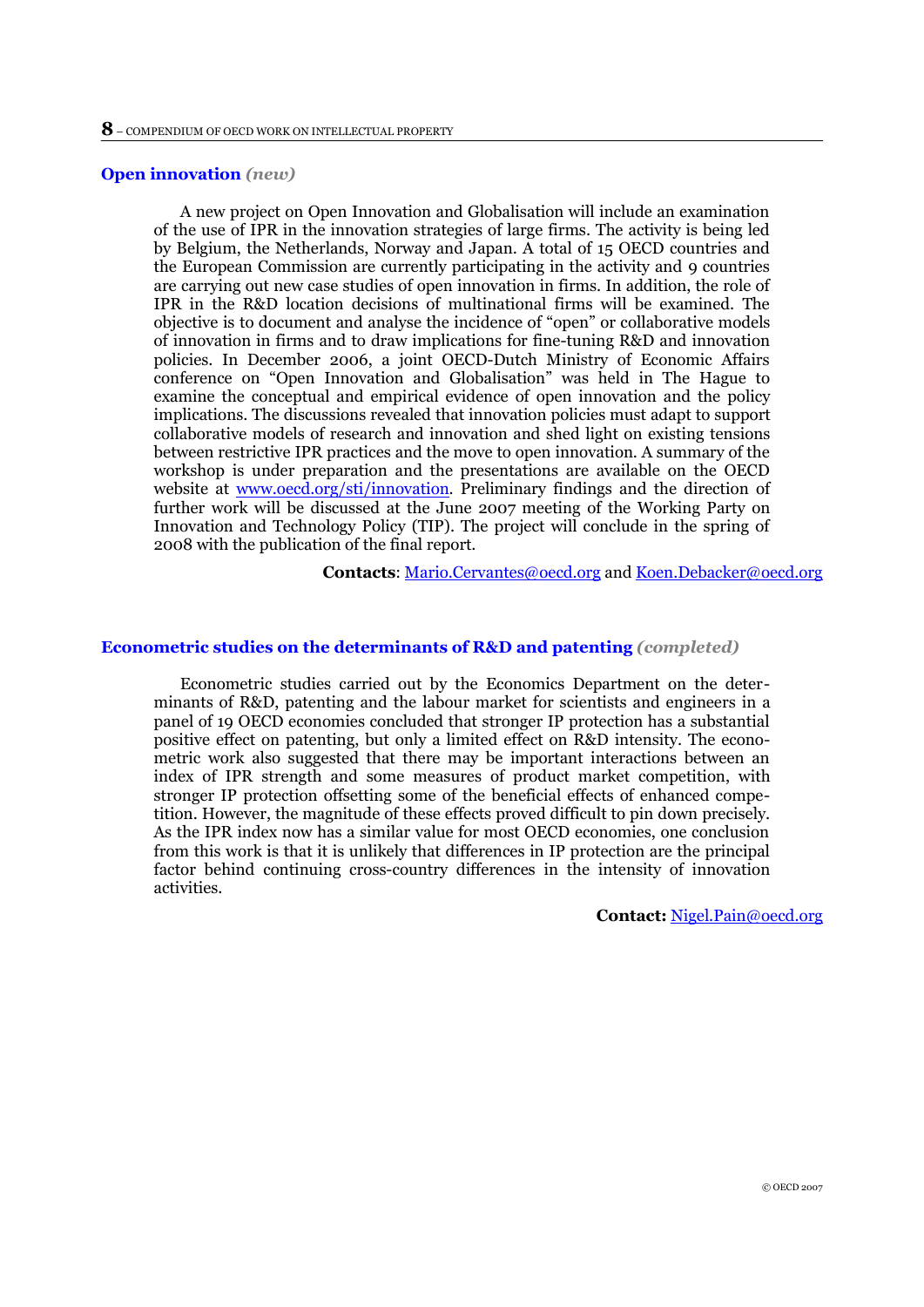# **IP and the public sector**

# <span id="page-8-0"></span>**IP in public research and academic patenting** *(completed)*

A two-year project on the strategic use of IPR by universities and public research organisations (PROs) was completed in 2003. The project reviewed national laws and regulations governing the ownership and exploitation of IPR at universities and other public research organisations, and surveyed technology transfer offices at universities and public laboratories to collect the cross-country data on patenting and licensing by universities and PROs. In addition, a series of case studies were prepared to examine recent legislative or policy changes in OECD countries to enhance protection and exploitation of academic IPR, and to analyse the strategies and practices of research institutions in managing IP in key fields, such as biotechnology and ICT (see *Turning Science Into Business: Patenting and Licensing at Public Research Organisations,*  OECD 2003).

As part of the ongoing OECD Country Reviews of National Innovation Policies, attention is also given to IPR policies in the public research sector. Thus far Chile, Luxembourg, New Zealand, South Africa and Switzerland have been reviewed and a review of China is currently underway. Reviews of national innovation policies of Greece, Hungary, Mexico, Norway, Turkey, and Russia will also be conducted during 2007-2008 (see [www.oecd.org/sti/innovation\)](http://www.oecd.org/sti/innovation).

**Contact**: [Jean.Guinet@oecd.org](mailto:Jean.Guinet@oecd.org)

### **Research use of patented inventions** *(completed)*

The OECD, the Spanish National Research Council (CSIC) and the Spanish Patent and Trademark Office (OEPM), with the support of the European Patent Office and a contribution from the Government of Japan, organised a conference in Madrid in May 2006 to examine national practices and policies regarding the research use of patented inventions. The conference showed that existing concerns are limited primarily to research in pharmaceuticals and biotechnology and are most pronounced in the areas of research tools in genomics and biotechnology. Many of the concerns are related to threats of litigation and are more worrisome in countries with traditionally high levels of litigation, such as the United States. The workshop concluded that additional evidence on the impact of patents on scientific research was needed, especially in fields outside the life sciences. Furthermore, it noted that as the knowledge economy expands, and with it the production and commercialisation of knowledge, tensions between the protection and diffusion of IP may continue to arise, but at the same time solutions to facilitate access to inventions for research purposes, such as good licensing practices, may be found within the current system. The report of the Madrid Conference is available at: [www.oecd.org/dataoecd/21/38/37868230.pdf.](http://www.oecd.org/dataoecd/21/38/37868230.pdf)

**Contact**: [Mario.Cervantes@oecd.org](mailto:Mario.Cervantes@oecd.org)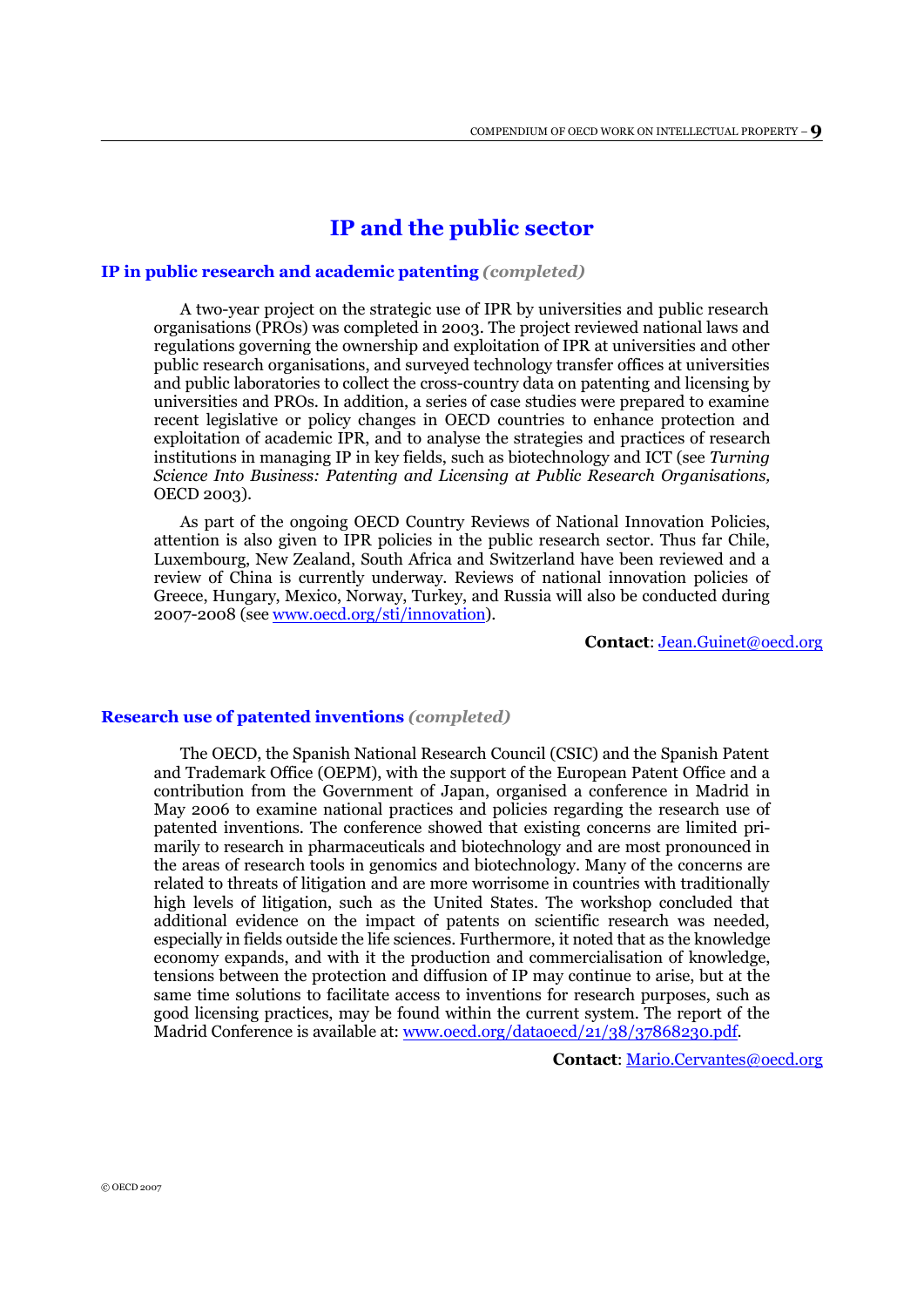#### <span id="page-9-0"></span>**OECD Principles and Guidelines for Access to Research Data from Public Funding** *(completed)*

Access to research data can increase returns from public investment in this area, as this reinforces open scientific inquiry, encourages diversity of opinion and enables the exploration of topics and implications not envisaged by the initial research. In 2004 Science and Technology Ministers called on the OECD to develop a set of guidelines based on commonly agreed principles to facilitate cost-effective access to digital research data from public funding. The resulting OECD *Principles and Guidelines for Access to Research Data from Public Funding* were adopted by the OECD Council in December 2006. These *Guidelines* are intended to assist all actors, public or private, in improving access to and international sharing of research data. The *Guidelines* were published in April 2007 and can be accessed at: [www.oecd.org/sti/stpolicy.](http://www.oecd.org/sti/stpolicy)

**Contact:** [Dirk.Pilat@oecd.org](mailto:Dirk.Pilat@oecd.org)

# **Digital access and commercial re-use of public sector information (PSI)**  *(ongoing)*

Wider availability and use of public sector information and content can contribute to economic growth and enhanced citizen welfare. Broad availability of ICTs can greatly enhance this process. This requires addressing issues such as unclear access regimes for potential distributors, conditions of access (competitive access for further distribution, or monopoly arrangements on the side of government or single distributors), discouraging pricing mechanisms (pricing at total cost recovery plus return on investment) and inefficient distribution to final users (limited access for final users, lack of variety in distribution channels, pricing policies which decrease use). These factors are often influenced by questions related to IP and licensing agreements. This holds especially true when public data holdings are not exempted from IPRs and also copyright and data-base protection regimes. With the growth of ICTs, similar issues arise in public sector cultural content or archive material which is intended for wide and easy access. Follow up work includes *a)* refinement of analysis, and *b)* development of international principles and guidelines (following the completion of an OECD Recommendation concerning access to research data from public funding which was initiated by OECD Science and Technology Ministers in 2004). The work can be accessed at: [www.oecd.org/sti/digitalcontent.](http://www.oecd.org/sti/digitalcontent)

**Contact:** [Graham.Vickery@oecd.org](mailto:Graham.Vickery@oecd.org) and [Sacha.Wunsch-Vincent@oecd.org](mailto:Sacha.Wunsch-Vincent@oecd.org)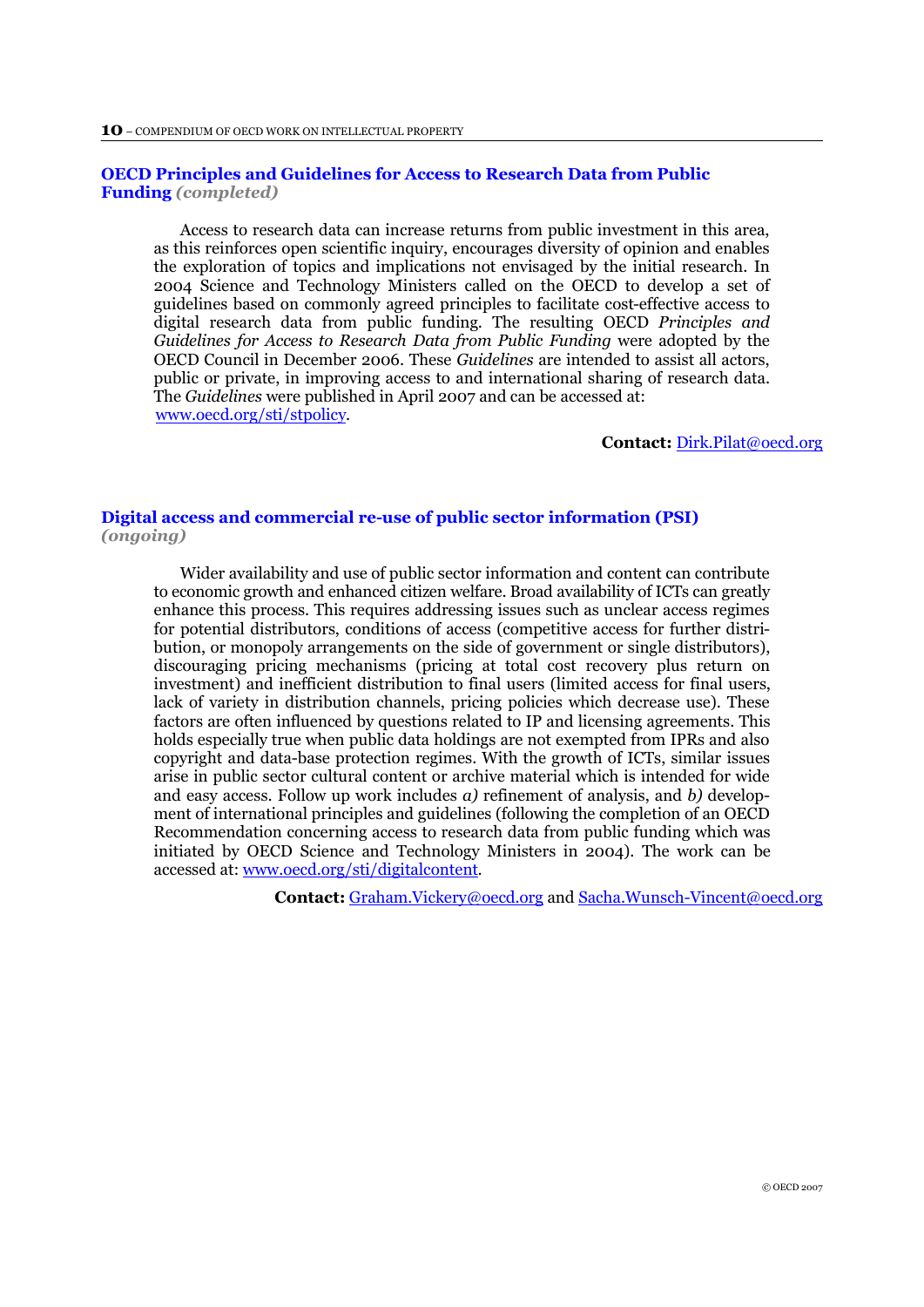# <span id="page-10-0"></span>**Scientific publishing and digital delivery** *(ongoing)*

Scientific publishing is both a significant economic activity in its own right, and contributes to economic growth by enabling the diffusion of scientific and technical knowledge. As a sector it leads in digital delivery and helps the emergence of new digital content business models in the print media, by offering new capabilities in reproducing, distributing, controlling, and publishing information. Indeed, researchers are now producing a wide range of "born-digital" objects as an integral part of their work. Increasing use of digital content is thus increasingly central to scientific activity, but may conflict with some existing practices and policies that shape traditional publishing.

OECD analysis to date covers the adoption of e-commerce in publishing, digital delivery, and the use of e-journals, e-books, databases, archives and repositories by research authors and research users. It reviews the drivers of digital delivery and online access for authors, publishers and users, levels of use, barriers to further adoption, and some of the impacts of digital delivery and online access to scientific and scholarly content. Key issues include *a)* new pricing and publishing models (including online aggregation of journal titles through consortia or site licensing arrangements, open access archives and publishing),  $\overline{b}$ ) new applications of IP law and *c)* new approaches to the preservation of digital content. Policy implications are raised for topics such as research funding, research evaluation, infrastructure, IPRs, standards and interoperability. The work can be accessed at: [www.oecd.org/dataoecd/42/12/35393145.pdf.](http://www.oecd.org/dataoecd/42/12/35393145.pdf)

**Contact:** [Graham.Vickery@oecd.org](mailto:Graham.Vickery@oecd.org)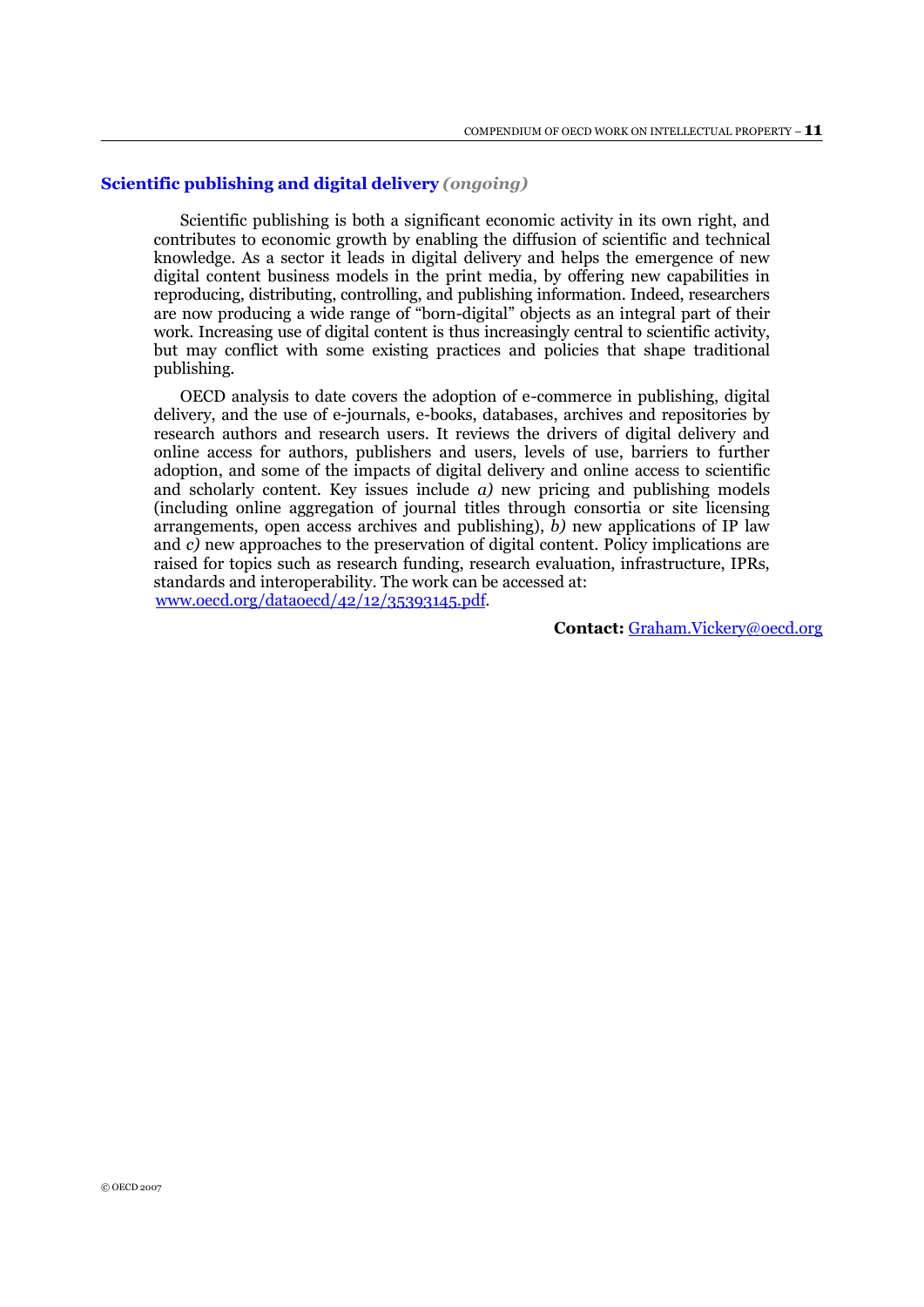# **The global dimension**

### <span id="page-11-0"></span>**Combating counterfeiting** *(ongoing)*

In response to rising concerns in government and the business community, the OECD launched a project in mid-2005 that assesses the effects of counterfeiting and piracy on economies. The project, which is being funded by voluntary contributions from stakeholders, is being carried out in three separate phases.

Phase 1, to be finalised by May 2007, focuses on counterfeit and pirated products (*i.e.* tangible products that infringe trademarks or copyrights) as well as infringements of patents and design rights. Analysis to be published will incorporate results from sectoral studies covering audio visual, automotive, electrical components, food and drink, pharmaceuticals and tobacco. Work on the pharmaceutical sector covers a wider range of IP issues than counterfeiting as such (see box below).

The Phase 1 study has been structured to include: *a)* an analysis of trends and developments, which also explores techniques that can be used to improve measurement of the volume and scope of counterfeiting and piracy worldwide; *b)* an assessment of the effects of counterfeiting and piracy on rights holders, consumers and society at large (including governments); *c)* a description and assessment of the policies and measures being used to combat counterfeiting and piracy in OECD and non-OECD economies, at both the national and multilateral levels; and *d)* a series of sectoral assessments that illustrate the various forms that counterfeiting and piracy can take, and the different types of effects that counterfeit and pirated products can have on affected parties. Phase 2, to be started in mid 2007, will focus on piracy of digital content, while Phase 3 will address all remaining infringements of IP rights.

**Contacts:** [Wolfgang.Hübner@oecd.org](mailto:Wolfgang.H�bner@oecd.org) and [Marcos.Bonturi@oecd.org](mailto:Marcos.Bonturi@oecd.org)

#### **Counterfeiting and piracy of pharmaceuticals**

The counterfeiting and piracy of pharmaceuticals has economic and social impacts, as well as broader implications for public health. The sector report on the counterfeiting and piracy of pharmaceuticals examines the diverse definitions of counterfeit pharmaceuticals, the nature and scope of counterfeiting activities, the modes of operation, assesses the trends and magnitude, evaluates the impacts on patients/ consumers (especially the public health implications), on the private sector and on governments, and analyses measures employed for combating counterfeiting of pharmaceuticals (including technology, legislative and regulatory mechanisms, education and risk communication, enforcement, securing of distribution/supply chain, and international co-operation). Anticipated publication in 2007.

**Contact:** [Christina.Sampogna@oecd.org](mailto:Christina.Sampogna@oecd.org)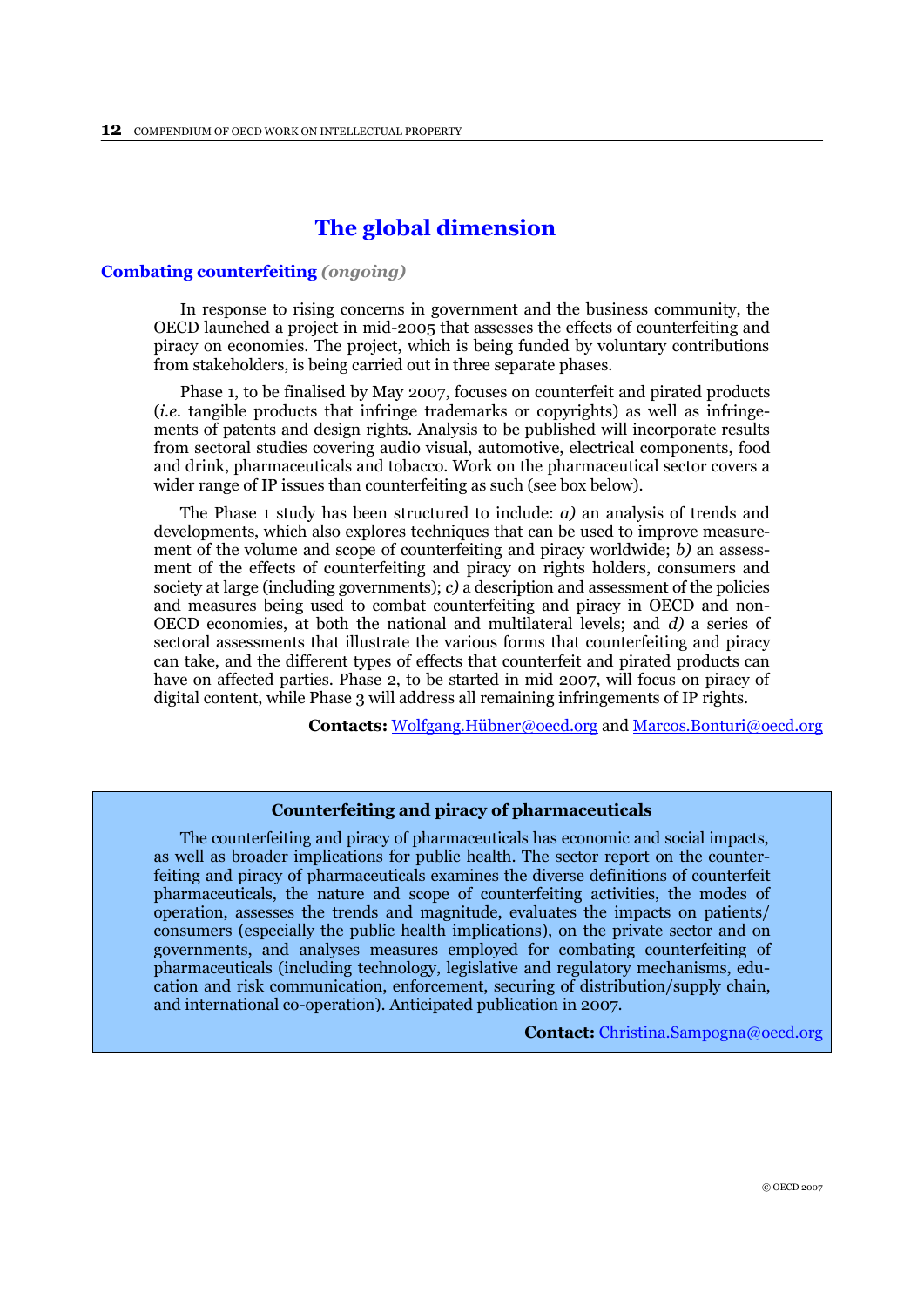# <span id="page-12-0"></span>**IP in China** *(completed)*

In the framework of OECD activities with non-member economies, DSTI organised two events on IPR in April 2004 jointly with the Chinese government authorities: a high-level workshop on Intellectual Property Rights and Economic Development in China; and a high-level seminar on Intellectual Property Rights Issues Related to Public Research Institutions. The objectives of these events were to share with China OECD insights and experiences related to IP policies that could help to promote economic growth and social development through technological innovation. The events aimed also at assisting the efforts by the Chinese government to improve China's IP regime in general and bring it in line with the TRIPS agreement, in particular. These efforts will contribute to the implementation of China's strategy of "Revitalising the nation through science and education", aiming at promoting social and economic growth through science, technology and innovation advancements. The two events organised provided a basis for further co-operation on IP issues between the OECD and China. The proceedings of these events were published in 2005 and are available at [www.oecd.org/sti/ipr.](http://www.oecd.org/sti/ipr) Further work on China included a report on "Intellectual Property Rights in China: Governance Challenges and Prospects", a joint contribution with the Public Governance Directorate to a broader OECD report entitled *Governance in China* (OECD, 2005).

#### **Contact:** [Gang.Zhang@oecd.org](mailto:Gang.Zhang@oecd.org)

## **International trade-related aspects of IP** *(ongoing)*

Under the auspices of the OECD Trade Committee, the Trade and Agriculture Directorate is engaged in work on trade-related aspects of IP rights. Work to-date has highlighted the integration of IPRs in multilateral and regional trade accords. It points to the existence among developing countries of a positive association between the strength of IPRs and a variety of economic indicators, albeit with some variation across sectors and countries and subject to certain conditions.

In recent years, papers have covered such topics as:

- "International Licensing and the Strengthening of Intellectual Property Rights in Developing Countries", which presents an economic assessment of the issue.
- "The Impact of Trade-Related Intellectual Property Rights on Trade and Foreign Direct Investment in Developing Countries", which describes the relationship of changes in IPR strength to changes in FDI and trade.
- "Technological Change and the Protection of Intellectual Property Rights in the New Economy", which provides an overview of developments in international organisations that were prompted by technological change and that relate to international law, initiatives or projects concerning IPRs.
- "Intellectual Property Rights in Regional Trade Agreements", which reviews selected regional trade agreements and the ways they extend beyond the minimum requirements of the WTO TRIPS Agreement.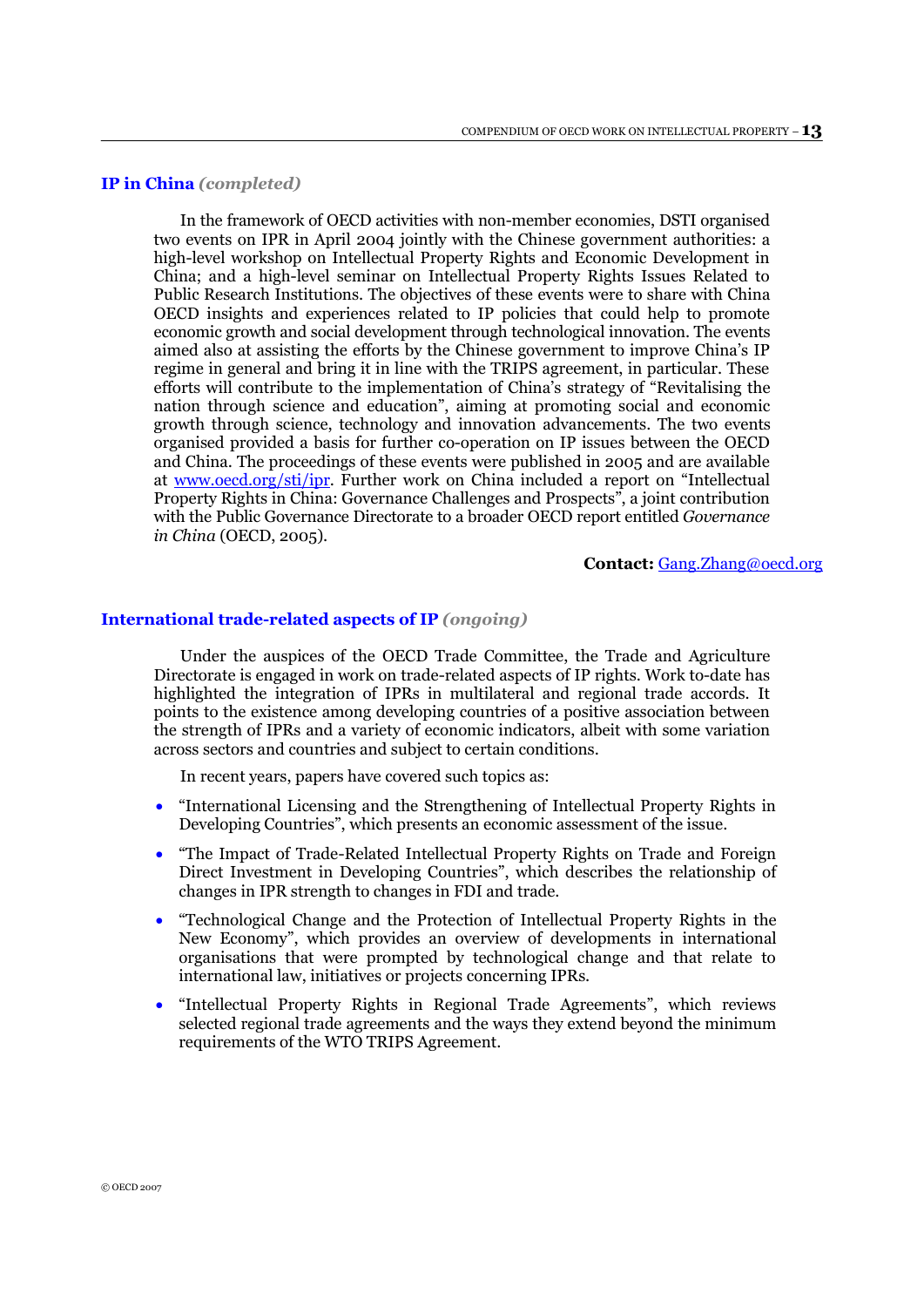<span id="page-13-0"></span>Currently, a Trade and Agriculture Directorate study is considering the impact of strengthened IPRs in developing countries on technology transfer via such channels as merchandise trade, services trade, and foreign direct investment. In addition, work on trade-related aspects of IPRs is underway in the context of a large project focused on the increased integration of the so-called BRIC countries (Brazil, Russia, India and China) in the global economy.

**Contact:** [Douglas.Lippoldt@oecd.org](mailto:Douglas.Lippold@oecd.org) an[d Sebastien.Miroudot@oecd.org](mailto:Sebastien.Miroudot@oecd.org)

#### **IP management in international technology collaboration**

*(possible new activity)*

At its June 2007 meeting, the TIP group will discuss a proposal for follow-on work on IPRs in the context of it current work programme, including possible work on IPR management in international technology collaboration. IPR arrangements are an important element of international co-operation between firms as well as between public research organisations (PROs) and between PROs and firms. However, differences in IPR policies and practices, especially in new and emerging areas, can act as barriers to effective collaboration upstream as well as downstream.

**Contact:** [Mario.Cervantes@oecd.org](mailto:Mario.Cervantes@oecd.org)

# **IP in the information society**

In addition to being a heavy investor in R&D, ICT production is a leading sector in terms of patent filings, where proprietary standards loom large. The ICT producing sectors are also more globalised than the average of manufacturing, and make up for a large share of the high-tech trade between OECD and non-OECD economies. With China and India playing an important role in ICT goods production and services, the role of IP in maintaining competitiveness, in innovation and, for example, in problems relating to the enforcement of IPRs is important and growing. The ICT sector is also host to community-based developments such as open source software and to large firms providing open access to their patents and hence is a good industry sector in which to analyse new forms of innovation which raise IP management issues. There are several strands of work in the OECD relating to information and communication technologies (ICTs) which partially or more extensively relate to IP issues. Work in this area has generally focused on the changing nature of the information technology and the software sector and the role of IP for competitiveness in globally organised value chains, increasing intra-firm trade, and production and services outsourcing (including offshoring of R&D services and transfers of royalties and licence fees) (*OECD Information Technology Outlook 2006*).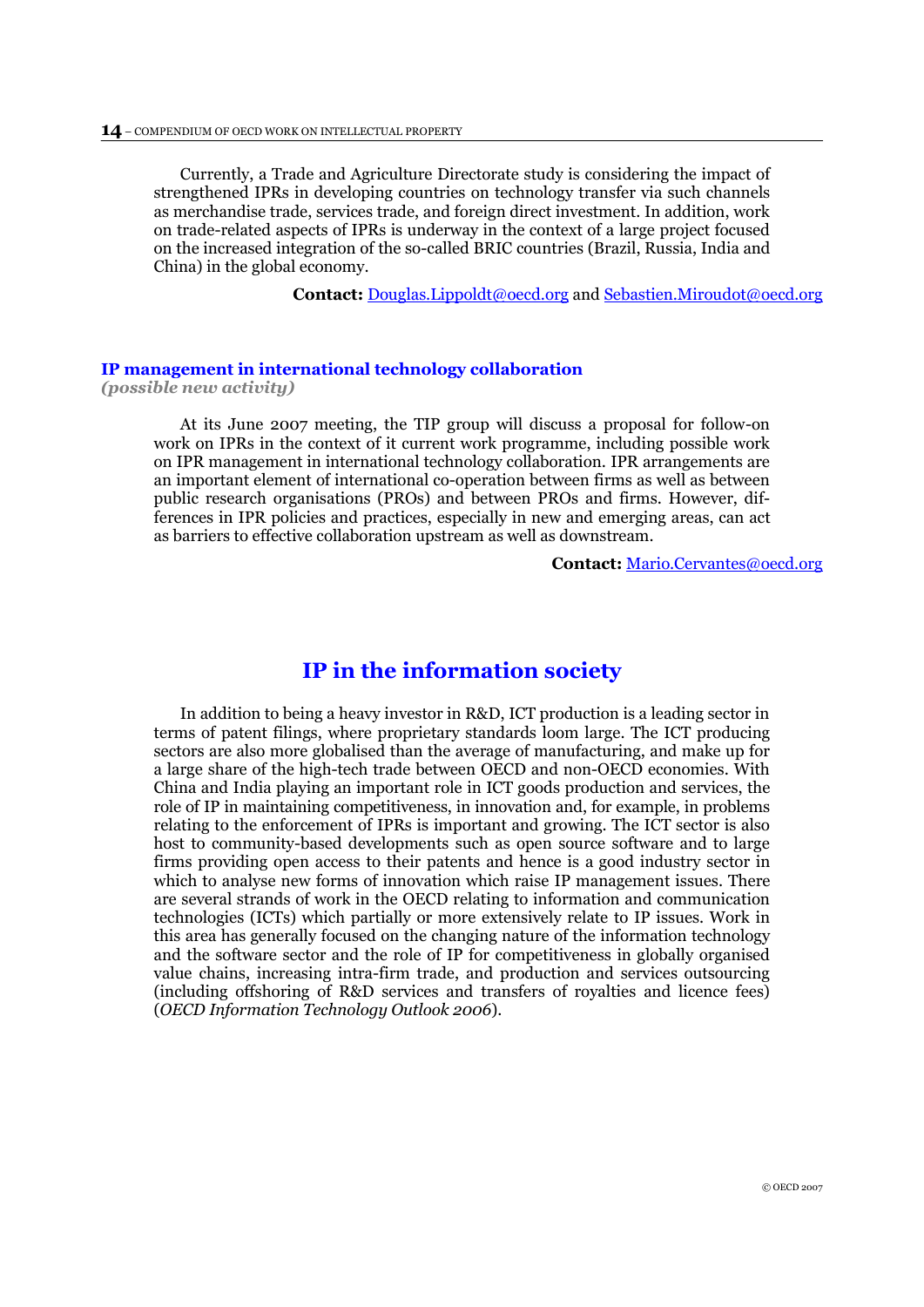### <span id="page-14-0"></span>**Digital content creation, access, distribution and copyrights** *(ongoing)*

Digital content is growing rapidly, as OECD economies emphasise the production of high value intangibles, and the ICT infrastructure develops through broadband networks, which calls for an analysis of new models for distributing IP (*e.g.* open access models) and their interactions with copyright law, including enforcement challenges but also consumer and privacy issues. New and growing issues include content protection, accessing and licensing content in a new technological environment (collecting societies, territoriality of copyright law, new licensing regimes, new means to compensate creators, concept of fair use), the rise of user-created content and the liability of online intermediaries for unauthorised content.

OECD studies have focused on specific areas including scientific publishing (see above), music, online computer games, mobile content, public sector information and content, user-created content, film & video and news distribution. An international conference on the Future Digital Economy: Digital Content Creation, Distribution and Access was held in Rome on 30-31 January 2006 and has helped develop a framework for Digital Content Policies, calling for greater policy priority to be given to policies which foster innovation in digital content and diffusion. The framework is built around: *a)* innovation and technology; *b)* value chain and business model issues (*e.g.* developing a competitive, non-discriminatory business environment); *c)* enhancing the infrastructure (*e.g.* standards and interoperability); *d)* business and regulatory environments that balance the interests of suppliers and users, in areas such as the protection of IP and digital rights management without disadvantaging innovative e-business models; *e)* governments as producers and users of content; and *f)* conceptualisation, classification and measurement issues. For more information, see: [www.oecd.org/sti/digitalcontent.](http://www.oecd.org/sti/digitalcontent)

**Contacts:** [Graham.Vickery@oecd.org](mailto:Graham.Vickery@oecd.org) and [Sacha.Wunsch-Vincent@oecd.org](mailto:Sacha.Wunch-Vincent@oecd.org)

# **Digital rights management** *(ongoing)*

As part of the work on digital content and the work on consumer protection, opportunities and challenges raised by digital rights management (DRM) and the need for appropriate disclosure have been studied. Effective and interoperable DRM technologies are seen as business enablers for the digital distribution of content and drivers for the variety of new business models that consumers may want. Through the WIPO Internet Treaties, governments have pledged to create "adequate legal protection and effective legal remedies against the circumvention" of technological protection measures like DRMs.

Yet technical access limitations to content are also reported to have negative effects on the growth of legitimate usage forms as DRMs generally prevent access and modification of files, thereby limiting access and often interoperability, etc. The question then arises how technical protection measures can be implemented while preserving the balance between exclusive rights and fair use. Disclosure issues raised by the use of DRM and copy control technologies to protect IPRs are also examined. The work focuses on the application of copy control and DRM technologies in three areas: copy-protected CDs; online music, and DVD regional coding. In each of these areas, work examines the kinds of restrictions that are commonly placed on usage of the products (for example, restrictions on making back-ups or private copies) and assesses the adequacy of the information that is provided to consumers concerning such restrictions. For more information, see: [www.oecd.org/sti/digitalcontent.](http://www.oecd.org/sti/digitalcontent)

**Contacts:** [Sacha.Wunsch-Vincent@oecd.org](mailto:Sacha.Wunch-Vincent@oecd.org) an[d Peter.Avery@oecd.org](mailto:Peter.Avery@oecd.org)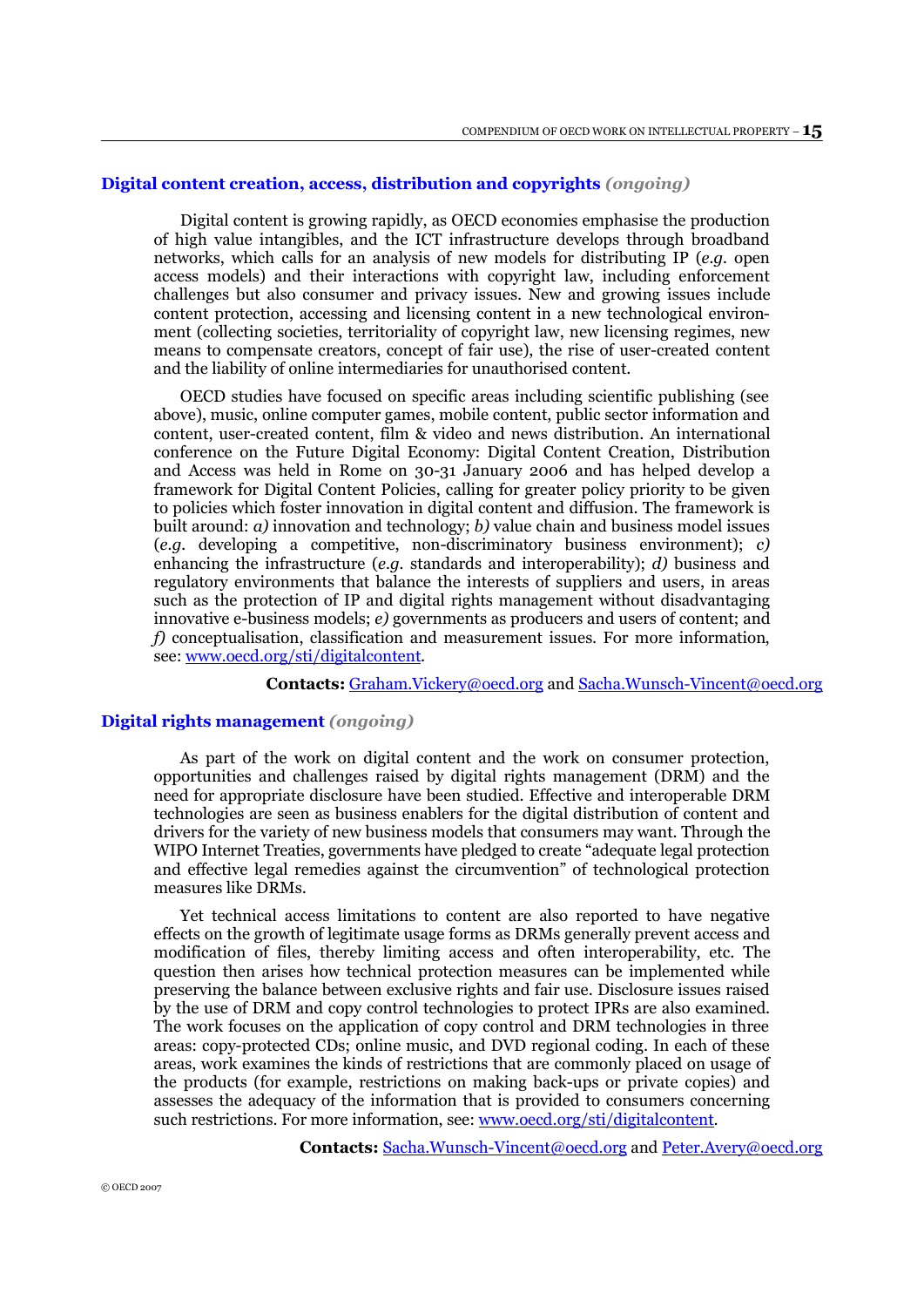#### <span id="page-15-0"></span>**Internet domain name system** *(ongoing)*

Recognising the importance of the domain name system to the Internet, the OECD has undertaken work in this area for more than a decade. This has included work on market developments and allocation issues relating to generic top level domain names, comparing country code domain name administration across the OECD, analysing secondary markets for domain names and cyber squatting as well as issues surrounding the "whois" database. The OECD is an observer at ICANN's (Internet Corporation for Assigned Names and Numbers) Government Advisory Committee and participates in the Internet Governance Forum.

**Contact:** [Sam.Paltridge@oecd.org](mailto:Sam.Paltridge@oecd.org) an[d Karine.Perset@oecd.org](mailto:Karine.Perset@oecd.org)

# **Biotechnology**

### **OECD Guidelines for the Licensing of Genetic Inventions** *(completed)*

Biotechnology and genetics research have been the subject of extensive investment by both the public and private sectors, with the products and processes emerging from these efforts making an increasing contribution to human health and health care. Biotechnological, including genetic, innovations have also been the subject of IP rights for decades. Recently, some governments, patient groups and healthcare providers have expressed concerns about the manner in which certain genetic inventions have been licensed and exploited, and whether there has been impediment to innovation, research and access to technologies, particularly for diagnostic genetic services in the human health care field.

In order to address these concerns and to ensure better access and diffusion of knowledge, technology, products and services, to foster innovation and to stimulate R&D, OECD Council adopted the *Guidelines for the Licensing of Genetic Inventions* in February 2006. They offer principles and best practices for the licensing of IP rights that relate to genetic inventions used for the purpose of human health care. Overall, the Guidelines seek to foster the objectives of stimulating genetic research and innovation while maintaining appropriate access to health products and services. The Guidelines, available in English, French, Italian and Japanese, can be accessed at: [www.oecd.org/sti/biotechnology/licensing.](http://www.oecd.org/sti/biotechnology/licensing)

**Contact:** [Christina.Sampogna@oecd.org](mailto:Christina.Sampogna@oecd.org)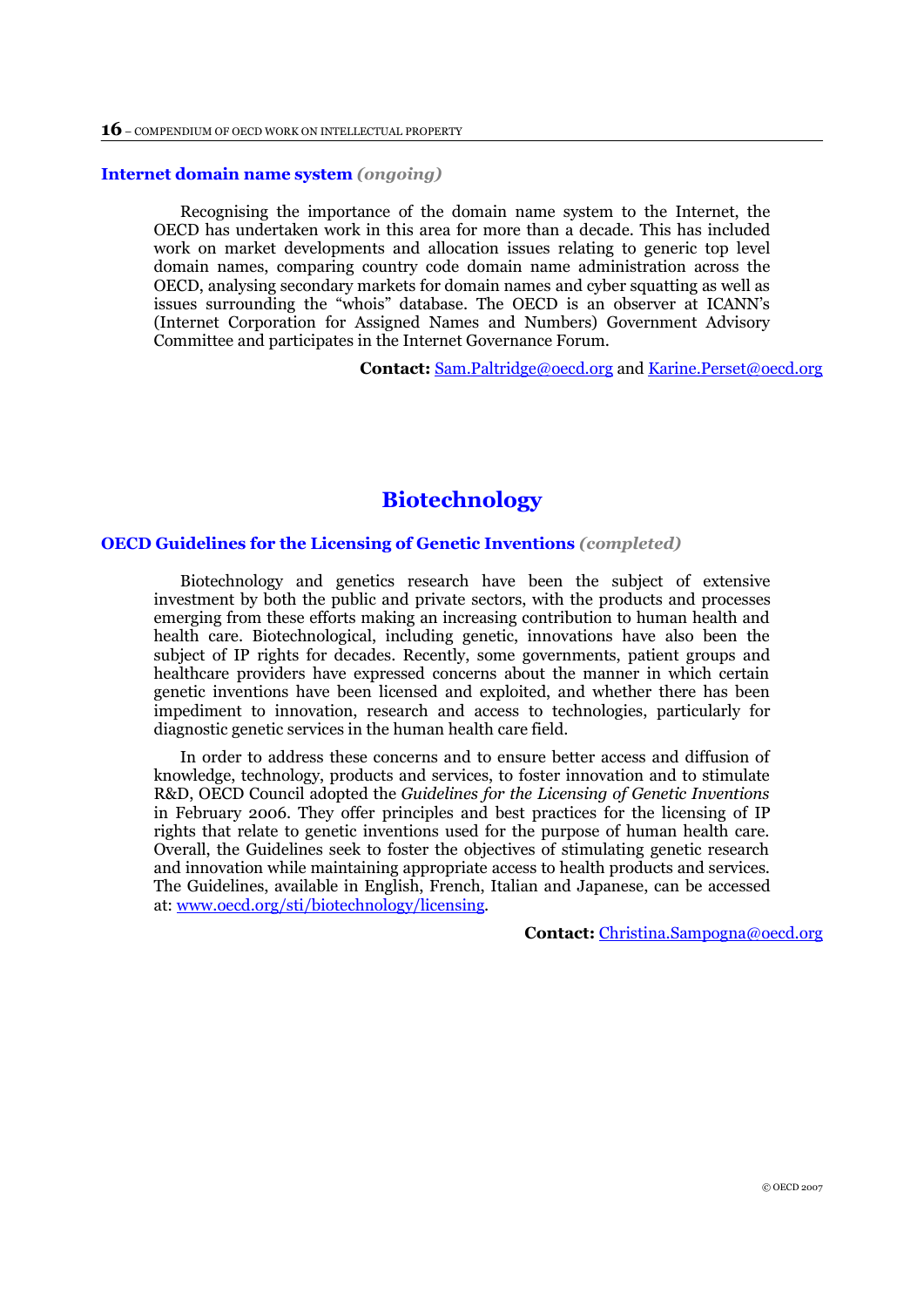#### <span id="page-16-0"></span>**Collaborative mechanisms for the management of IP** *(ongoing)*

Recently industry and governments have begun to consider factors and mechanisms for encouraging collaboration amongst diverse interests in order to stimulate innovation, foster R&D and promote access to and diffusion of technology and information. Many models of collaborative mechanisms, such as patent pools or clearinghouses, have previously been employed within other areas, such as information technology. However, there is increasing consideration of their potential utility within the life sciences.

This consideration has been supported by a number of entities which have recommended that governments, the public sector and the private sector consider the development and use of collaborative mechanisms, within the life sciences and especially in the field of biotechnology. Organisations that have made such recommendations include the Australian Law Reform Commission, the Canadian Expert Working Party on Human Genetic Materials, Intellectual Property and the Health Sector (Canadian Biotechnology Advisory Committee), the United States National Academies of Science, and the OECD. Consideration of these types of mechanisms is also occurring within the private sector, wherein a number of life science companies are also studying the use of such mechanisms for stimulating innovation and fostering R&D.

A high-level roundtable was organised with experts with diverse backgrounds and experiences including private sector, public sector, finance, biotechnology/pharmaceutical/science, management, legal (IP, anti-trust/competition), research/academia, etc. The roundtable examined the diverse types of collaborative mechanisms and the manner in which they may be employed to facilitate access to and use of biotechnological innovations for purposes of research, commercialisation and the provision of products/services. An analytical report providing an overview of the issues pertaining to collaborative mechanisms and their application in the life sciences is being developed and is expected to be published in 2007. Work focusing on such mechanisms for increasing access and diffusion of knowledge will continue in the 2007-2008 biennium.

**Contact:** [Christina.Sampogna@oecd.org](mailto:Christina.Sampogna@oecd.org)

#### **Bioeconomy** *(new)*

OECD's International Futures Programme is conducting work on *Bioeconomy to 2030* to look at IP issues as part of a module on business models and value chains and as part of a second module on regulation and policy. The focus is likely to be on the international context - for instance, will the increasing involvement of India and China in biotechnology influence how IP is used and standard practice for IP? Do we expect significant changes in the future in the IP strategy of firms active in biotechnology? Work in this area is expected to begin in August 2007, with preliminary results available by November 2007.

**Contact:** [Anthony.Arundel@oecd.org](mailto:Anthony.Arundel@oecd.org)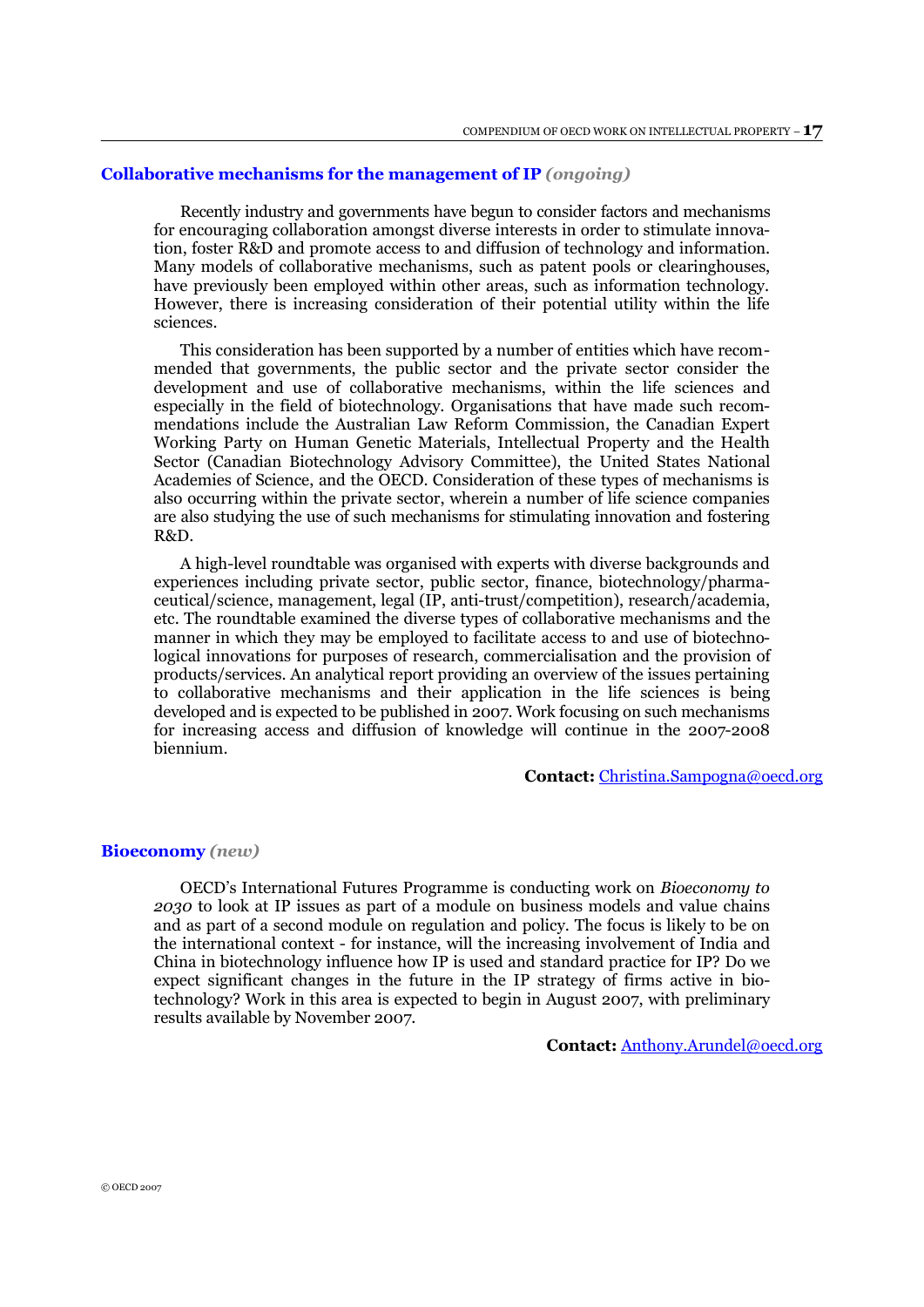# **Patent statistics and methodological work**

<span id="page-17-0"></span>The OECD continues to develop and promote statistical capabilities in the field of patents and use them to analyse developments in technology and in IP strategy and policy. An international patents statistics infrastructure is maintained in close coordination with major partners such as the World Intellectual Property Organisation (WIPO), European Patent Office (EPO), Japan Patent Office (JPO), US Patents and Trademarks Office (USPTO), Eurostat, and the National Science Foundation (NSF). It currently consists of:

- *Databases.* These include EPO's Worldwide Patent Statistics Database ("Patstat"), which includes 60 million patents and patent applications from about 80 patent offices; WIPO's international patents (PCT) database; a database of JPO patents developed by Japan's Institute of Intellectual Property (IIP); and OECD's database of triadic patent families.
- *Statistical methodology for compiling a range of patent indicators*. The OECD *Patent Manual*, which gathers information and guidelines on indicators, is currently being updated (expected to be finalised by Mid-2008), under the aegis of the NESTI (OECD's Working Party of National Experts on Science and Technology Indicators).
- *Statistical publications.* Databases and indicators are available on DSTI's web site. A *Compendium of Patent Statistics* is released annually by OECD.

Statistical work consists of compiling indicators in areas of policy interest, such as the technological performance of countries (triadic families), diffusion of technology (patents issued by national offices), the internationalisation of technology (crossborder inventions), the value of patents (based on citations), patenting activity of universities and public research organisations, patents in specific technical areas (information technology, biotechnology (see box below), nanotechnology, energy, environment, space, etc.), patents filed by industrial sectors, etc.

Analytical work is being conducted using these data and indicators, focussing on issues such as: the development of nanotechnology, the regional dimension of innovation and the internationalisation of innovative activities. There is also a parallel effort with various partners, including the EPO, aimed at improving the measurement of markets for technology, including licensing activity.

#### **Contact:** [Dominique.Guellec@oecd.org](mailto:Dominique.Guellec@oecd.org)

### **Biotechnology patent classifications**

There is no category of patent codes established for the field of "biotechnology". Over the past few years, work has been carried out within the OECD to develop a provisional definition of 'biotechnology patents' through the identification of codes that may cover the field of biotechnology. The codes for the OECD provisional definition for biotechnology patents are drawn from the International Patent Classification (IPC) system established and managed by the World Intellectual Property Organisation (WIPO). The results of work on patent statistics by field of technology can be found a[t www.oecd.org/sti/ipr-statistics](http://www.oecd.org/sti/ipr-statistics). The definition of biotechnology patents in use at the OECD has been published in the *OECD Science, Technology and Industry Scoreboard 2005* (Section C5). The Working Party on Biotechnology, working with the major patent offices and other stakeholders, is developing a more refined definition of biotechnology patents, to be made public in 2007. **Contact:** [Christina.Sampogna@oecd.org](mailto:Christina.Sampogna@oecd.org)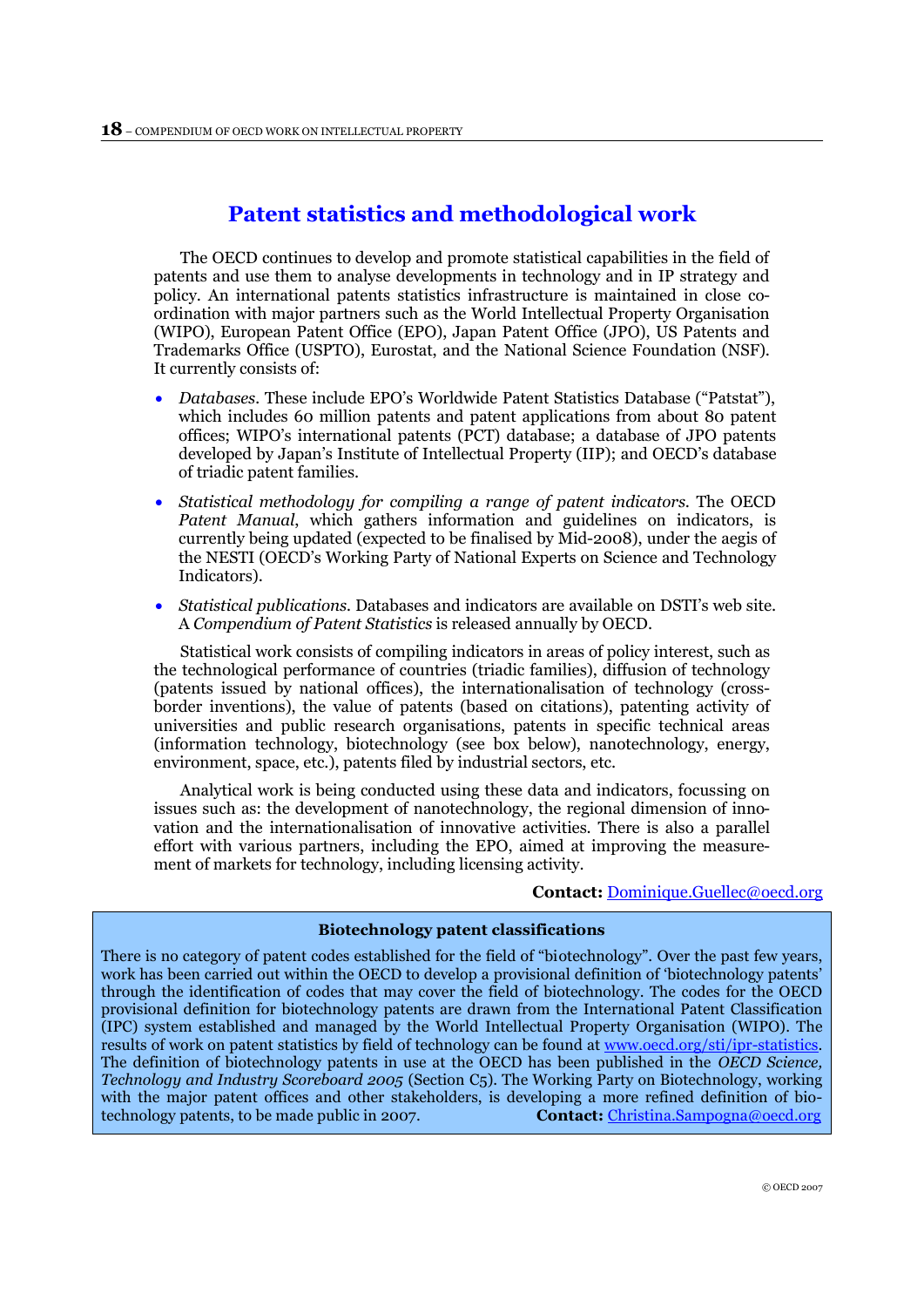#### **SELECTED OECD PUBLICATIONS, REPORTS AND WORKING PAPERS**

#### **OECD instruments and methodological guidelines**

OECD (2007), *Principles and Guidelines for Access to Research Data from Public Funding*.

- OECD (2006), *Guidelines for the Licensing of Genetic Inventions.*
- OECD (1994), *OECD Patent Manual – Using Patent Data as Science and Technology Indicators*.

#### **Publications and teports**

- OECD (2007, 2006 and 2005), *Compendium of Patents Statistics*, OECD, Paris. [\(http://www.oecd.org/dataoecd/5/19/37569377.pdf](http://www.oecd.org/dataoecd/5/19/37569377.pdf) and [www.oecd.org/sti/ipr-statistics\)](http://www.oecd.org/sti/ipr-statistics)
- OECD (2006), Conference on Research Use of Patented Inventions Summary Report, <http://www.oecd.org/dataoecd/21/38/37868230.pdf>
- OECD (2005), *Enhancing the Performance of the Services Sector*, Chapter 6, "Promoting Innovation in Services", OECD, Paris.
- OECD (2005), *Governance in China,* OECD, Paris, Chapter 14 "Intellectual Property Rights in China: Governance Challenges and Prospects".
- OECD (2005)*,* "Intellectual Property as an Economic Asset: Key Issues in Valuation and Exploitation", EPO-OECD-BMWA Conference Summary Report, OECD, Paris.
- OECD (2005), *Promoting IPR Policy and Enforcement in China: Proceedings of OECD-China Dialogues on Intellectual Property Rights Policy and Enforcement*, OECD, Paris.
- OECD (2004), *Information Technology Outlook 2004*, Chapter 5, "Digital Content", OECD, Paris.
- OECD (2004), *Patents, Innovation and Economic Performance,* OECD Conference Proceedings, OECD, Paris.
- OECD (2004), *Patents and Innovation: Trends and Policy Challenges*, OECD, Paris.
- OECD (2003), *Regionalism and the Multilateral Trading System*, OECD, Paris.
- OECD (2003), *The Sources of Economic Growth in OECD Countries*, OECD Paris.
- OECD (2003), *Turning Science into Business: Patenting and Licensing at Public Research Organisations*, OECD, Paris.
- OECD (2002), *Genetic Inventions, IPR, and Licensing Practices; Evidence and Policies*, OECD, Paris.

# **Working Papers**

- Cattaneo, O. (2002), "Technological Change and the Protection of Intellectual Property Rights in the New Economy," OECD Trade Committee Working Party.
- Dernis, H. and M. Khan (2004), "Triadic Patent Families Methodology", STI Working Paper, 2004/2, OECD Directorate for Science, Technology and Industry.
- Jaumotte, F. and N. Pain (2005a), "From Ideas to Development: The Determinants of R&D and Patenting", OECD Economics Department Working Paper, No. 457.
- Jaumotte, F. and N. Pain (2005b), "Innovation in the Business Sector", OECD Economics Department Working Paper, No. 459.
- Kamiyama, S., Martinez, C. and J. Sheehan (2004), "Business Performance and Intellectual Assets. Background and Issues", available at: [www.oecd.org/dataoecd/51/58/33848005.pdf.](http://www.oecd.org/dataoecd/51/58/33848005.pdf)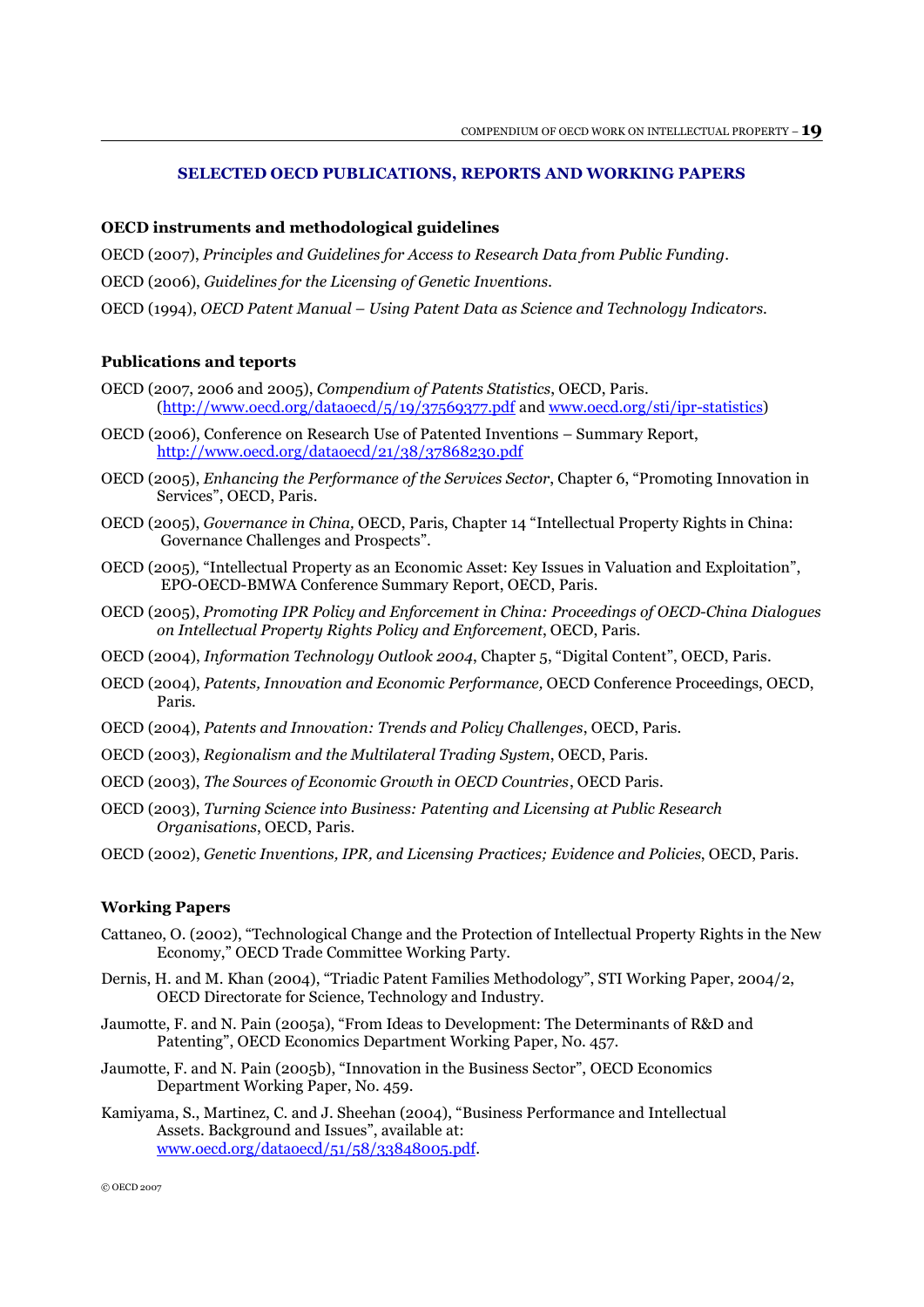- Kamiyama, S., Sheehan, J. and C. Martinez (2005), "Intellectual Property as an Economic Asset: Key Issues in Valuation and Exploitation. Background and Issues", available at: [www.oecd.org/dataoecd/45/13/35043640.pdf.](http://www.oecd.org/dataoecd/45/13/35043640.pdf)
- Khan, M. and H. Dernis (2005), "Impact of Patent Cooperation Treaty Data on EPO Patent Statistics and Improving the Timeliness of EPO Indicators", STI Working Paper, 2005/2, OECD Directorate for Science, Technology and Industry.
- Martinez, C. and D. Guellec (2004), "Overview of Recent Changes and Comparison of Patent Regimes in the United States, Japan and Europe", Chapter 7 in *Patents, Innovation and Economic Performance. OECD Conference Proceedings*, OECD, Paris.
- Nicoletti, G., S. Golub, D. Hajkova, D. Mirza and K.Y. Yoo (2003), "Policies and International Integration: Influences on Trade and Foreign Direct Investment", OECD Economics Department Working Paper No. 359. (Includes a discussion on the influence of IPR.)
- Park, W. G. and D. Lippoldt (2005), "International Licensing and The Strengthening of Intellectual Property Rights in Developing Countries During The 1990s", *OECD Economic Studies*, Vol. 40.
- Park, W. G. and D. Lippoldt (2004), "International Licensing and the Strengthening of Intellectual Property Rights in Developing Countries," OECD Trade Policy Working Paper No. 10, January.
- Park, W. G. and D. Lippoldt (2003), "Impact of Trade-Related Intellectual Property Rights on Trade and Foreign Direct Investment in Developing Countries," *OECD Papers*, Vol. 3, No. 11, Issue 294.
- Schmoch, Ulrich (2003) "Definition of Patent Search Strategies for Selected Technological Areas, mimeo.
- Shapiro, C. (2002), "Competition Policy and Innovation," *STI Working Paper* 2002/11, OECD Directorate for Science, Technology and Industry.
- Sheehan, J., Martinez, C. and D. Guellec (2004), "Understanding Business Patenting and Licensing: Results of the Survey", Chapter 4 in *Patents, Innovation and Economic Performance. OECD Conference Proceedings*, OECD, Paris.
- Zhang, Gang (2005), ["Promoting Intellectual Property Rights Policy and Enforcement in China](http://www.olis.oecd.org/olis/2005doc.nsf/linkto/dsti-doc(2005)1)", *STI Working Paper 2005/1*, OECD Directorate for Science, Technology and Industry.

#### **Documents partly discussing IP-related topics in the context of information society issues**

(Note: Documents coded "/FINAL" at the end can be accessed at [www.oecd.org/sti/reports\)](http://www.oecd.org/sti/reports)

#### *Digital content:*

- OECD (2007), "Participative Web: User-created content", DSTI/ICCP/IE(2006)7/FINAL.
- OECD (2006), *OECD Information Technology Outlook 2006,* Chapter 5, "Digital Delivery" and Chapter 8, "ICT Policy Developments", OECD, Paris.
- OECD (2006), OECD and Italian Ministry for Innovation and Technologies International Conference on *The Future Digital Economy: Digital Content Creation, Distribution and Access*, Rome, Italy, 30-31 January, [www.oecd.org/sti/digitalcontent/conference.](http://www.oecd.org/sti/digitalcontent/conference)
- OECD (2006), "Digital Broadband Content: Digital Content Strategies and Policies", DSTI/ICCP/IE(2005)3/FINAL, [www.oecd.org/dataoecd/54/36/36854975.pdf.](http://www.oecd.org/dataoecd/54/36/36854975.pdf)
- OECD (2006), "Digital Broadband Content: Public Sector Information and Content", DSTI/ICCP/IE(2005)2/FINAL, [www.oecd.org/dataoecd/10/22/36481524.pdf](http://www.oecd.org/dataoecd/10/22/36481524.pdf).
- OECD (2006), "Report on Disclosure Issues Related to the Use of Copy Control and Digital Rights Management Technologies", [www.oecd.org/dataoecd/47/31/36546422.pdf](http://www.oecd.org/dataoecd/47/31/36546422.pdf).
- OECD (2005), "Digital Broadband Content: The Online Computer and Video Game Industry", DSTI/ICCP/IE(2004)13/FINAL.